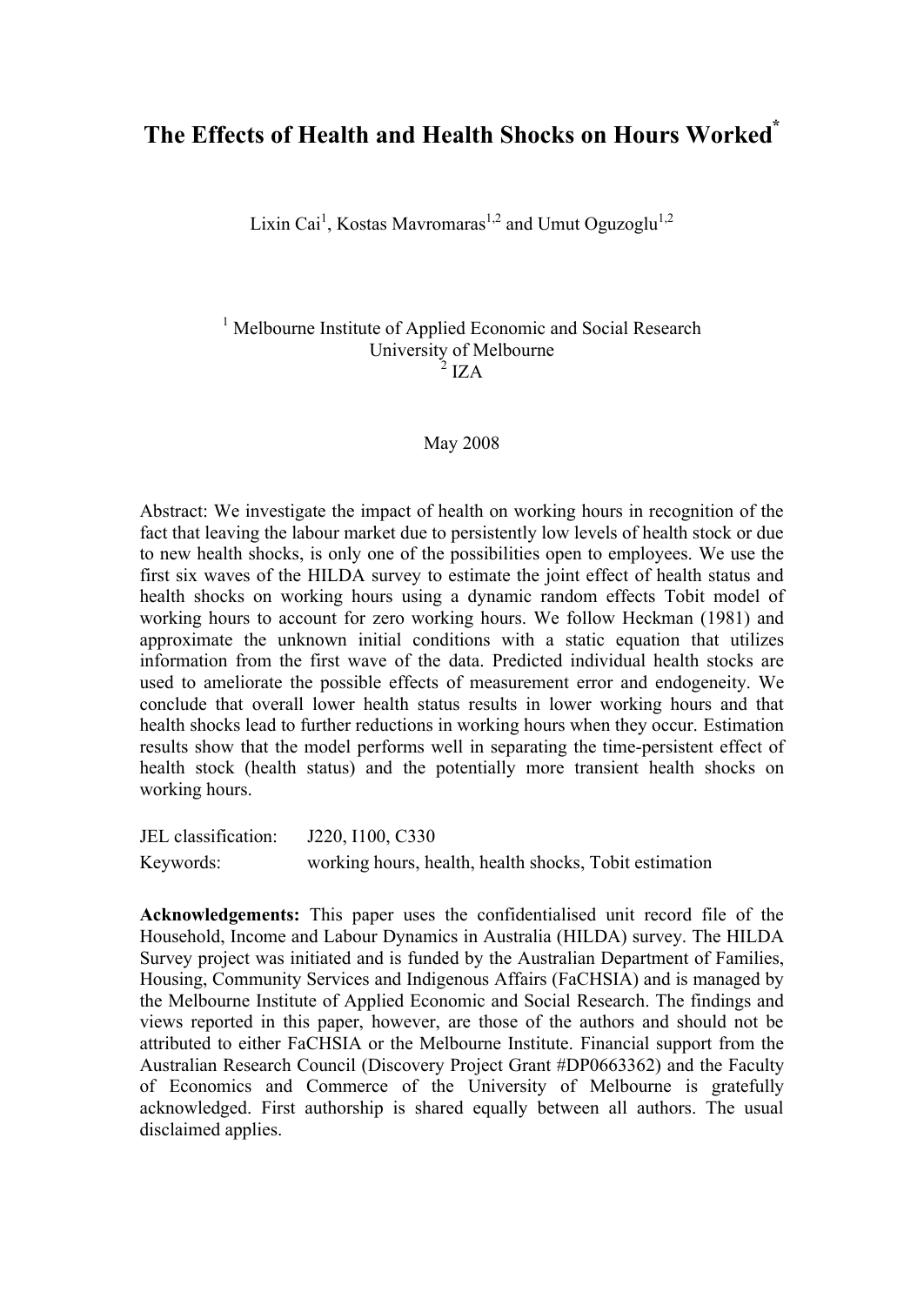## **1. Introduction**

Understanding the empirical relationship between health and labour market outcomes is necessary for a number of reasons. The design and evaluation of the cost effectiveness of policy interventions relating to the prevention and cure of disease need concrete evidence which is based on understanding how health relates to labour market behaviour (Currie and Madrian 1999). Demographic changes, in particular ageing of the labour force in most western countries make health issues in the labour market more prominent in many ways. On the one hand the labour force is getting older, on the other hand older people are getting healthier, richer and more indispensable in an environment which is switching from skilled labour demand deficits (the post WW-II environment) to shortages of skilled labour (the emerging  $21<sup>st</sup>$  century environment). Looked at from a historic perspective, the start of the  $21<sup>st</sup>$ century will be one of rapid change in some of the key parameters surrounding labour market behaviour. Population health changes and the way these play out in terms of labour market outcomes will be one of the major such key parameters.

There has been work on the effects that health has on labour market participation, which concentrates on two main questions. First, what is the impact of health and health shocks on the labour market participation of prime age individuals (Curie and Madrian 1999, Cai and Kalb 2006, Gannon 2004, Cai 2007, Oguzoglu 2007). Second, what is the impact of health and health shocks on the labour market participation of specific groups where health may play a special role in their outcomes. These have included the old (where health problems may be expected and where existing preparations for retirement may make a permanent exit more likely) and the disabled (where a continued but lesser involvement in the labour market may be feasible and desirable and where re-training may remove a proportion of the effect of a health shock: see Haardt 2007, Rice et al. 2007, Zucchelli et al. 2007)

The distinction between health status and health shocks is prominent in this context. Health status can be thought of as a measure of the long term equilibrium relationship between health and labour market status. Simply put, healthier people are more productive in the long run. Health shocks, by contrast are a short term measure of the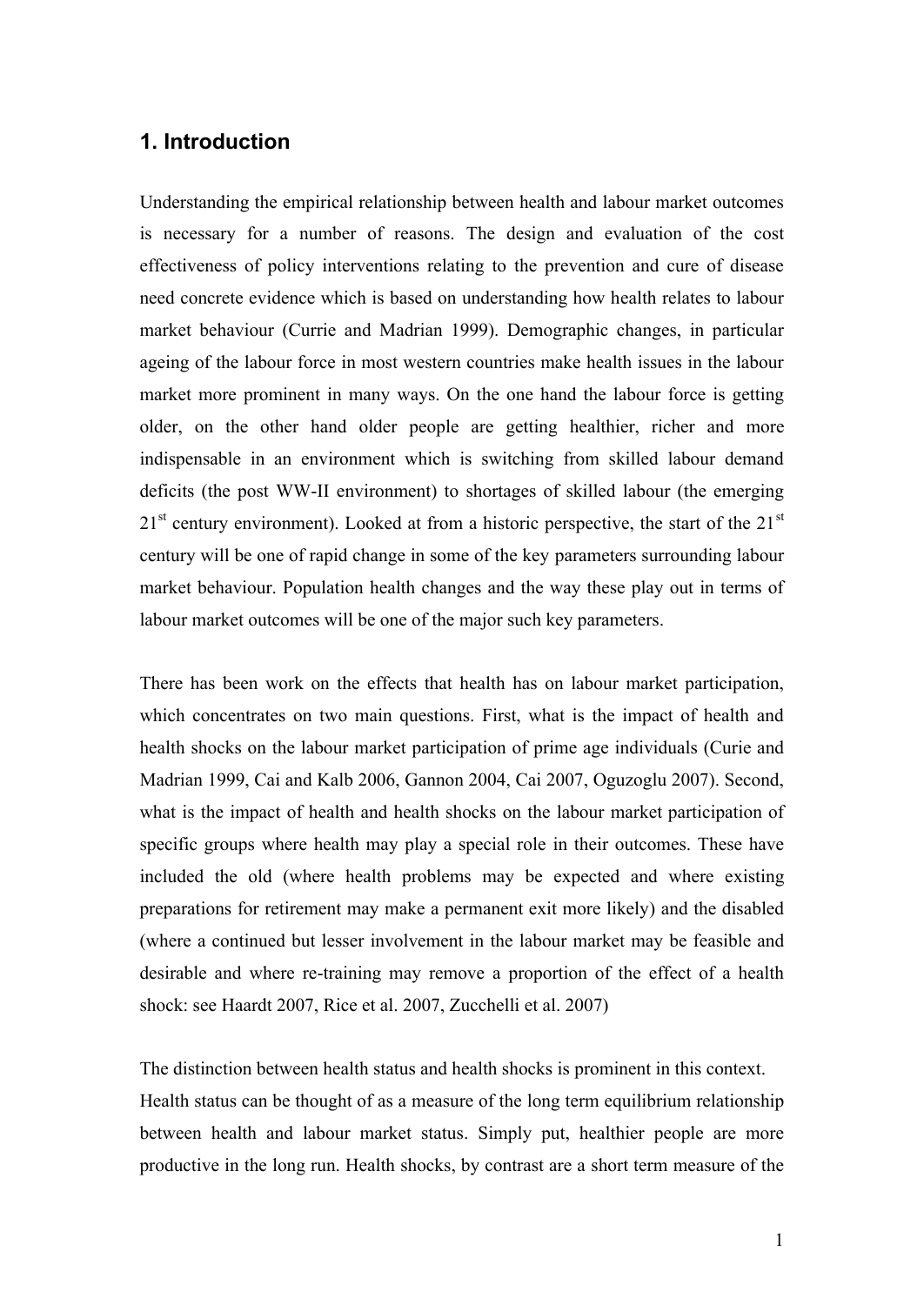change in productivity that results from a rapid and typically unexpected health status deterioration. Simply put, when people get ill in a serious way, then their productivity is reduced and they have to adapt their labour market involvement to suit their new capabilities.

This paper offers two distinct improvements to the existing literature. First, it uses a data set that reports separate measures of health status and health shocks. This way the probability that measurement errors in the health status variable may contaminate the health shock variable is reduced, as the health shock measure is derived from independent questions designed for this specific purpose. Second, this paper does not treat labour market involvement as an either-or outcome: that is, it does not assume that, for example, after a health shock one will either stay in the same job or stop working altogether. The paper allows for the crucial possibility that people who experience health shocks may not choose to leave employment altogether, but may instead choose to stay in employment with reduced working hours.

An additional motivation of this paper is that it refers to a labour market that can be usefully contrasted with a number of western labour markets, in particular western continental European markets. Australia has a labour market which imposes fewer restrictions on dismissals and has a relatively decentralised bargaining structure which allows individual firms to strike agreement with their workers that are tailored to specific worker-firm matches. Further, the Australian labour market offers a wider variety of possibilities in terms of permissible types of employment contracts with a great variability in the hours worked by the labour force. One of the results is that Australia has one of the highest rates of part time employment in the OECD, which, combined with a relatively high incidence of long hours employment leaves a much smaller share of the labour force working the standard 35 to 40 hours per week (see Drago and Wooden 2007). As such one would expect that the adjustments in hours that we observe in Australia following the occurrence of a health shock will be more likely to represent a choice that is less constrained by regulations and that reflects more the post-health shock productivity and bargaining positions of the worker and the firm. Given all the other fundamental similarities between western European labour markets and the Australian labour market, one could therefore think of the Australian evidence usefully, but in a very broad brush way, as a counterfactual for a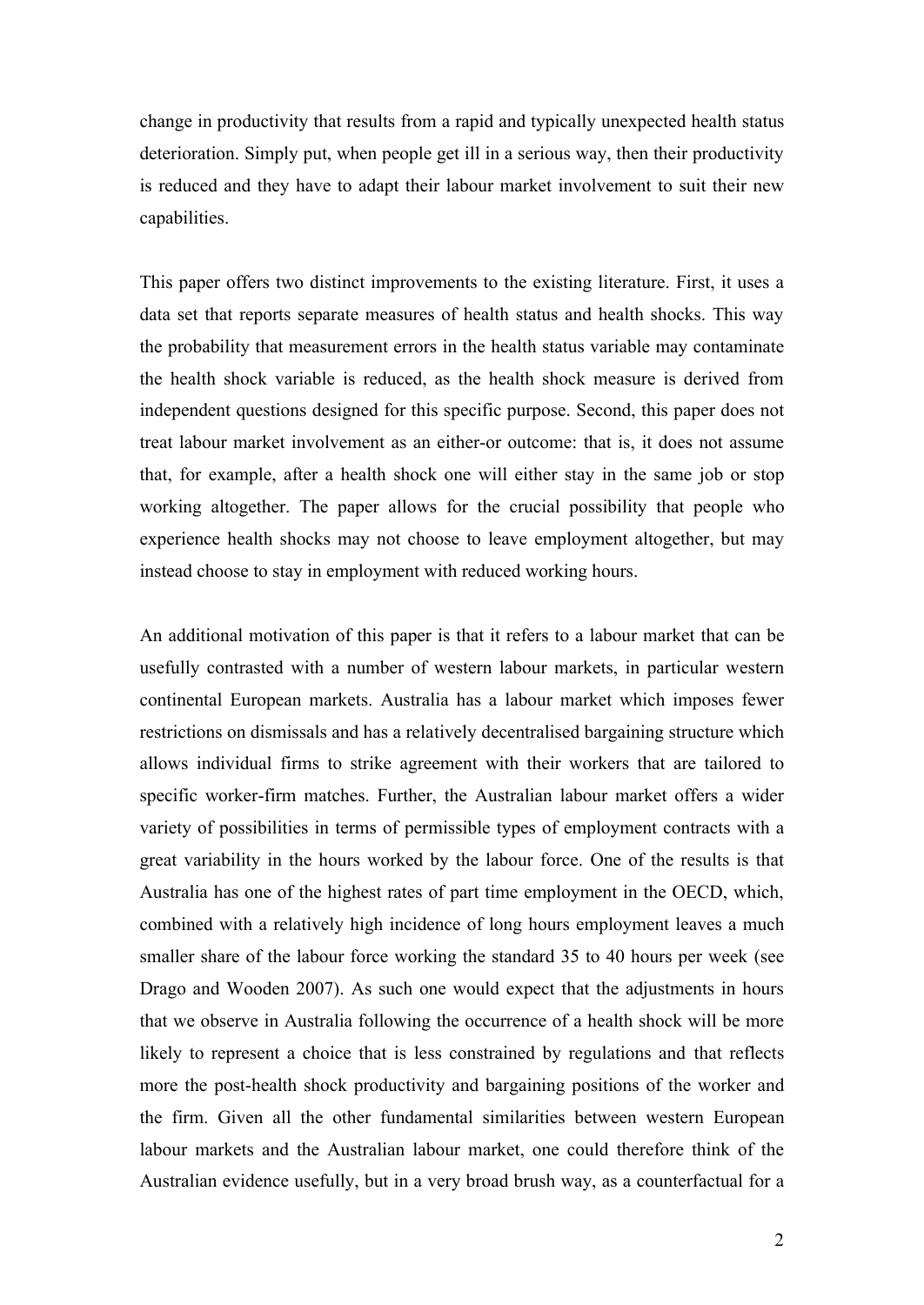continental European labour market that has relaxed a good number of its workplace regulations.

The paper estimates a panel data Tobit model which allows the presence in the data of both responses to a health shock (namely, of leaving work or reducing working hours) and is flexible enough to control for some bunching of the working hours responses around the zero hours mark. We follow the literature by using a predicted health status variable (in the place of reported health) in order to ameliorate possible measurement error and endogeneity problems (Disney, Emmerson and Wakefield 2006).

Labour supply behaviour has been found to be highly persistent (Hyslop 1999) and working hours are not an exception. A drop in current working hours may be due to a reduction in the past working hours rather than a direct response to a current health shock. This problem may especially be prevalent for older persons whose working hours are on a gradual retirement path. If this sort of persistent behaviour is ignored, the impact of health shocks on working hours may be exaggerated. We address this issue by employing a dynamic panel data model where lagged working hours and unobserved individual specific factors are controlled for. We use the method proposed by Heckman (1981) to control for initial conditions.

The main conclusions of the paper are that health stock and health shocks have a statistically significant effect on working hours in the manner predicted by theory, that the estimation results on the dynamic properties of the model are as expected and that there are some gender differences in the estimation results which accord with theory but lack in statistical significance. The remainder of the paper is structured as follows. Section 2 describes the data used and discusses some of the caveats relating to the use of self reported health measures. Section 3 presents the econometric model. Section 4 presents and discusses the estimation results. Section 5 concludes. An Appendix contains detailed estimation results and descriptive statistics.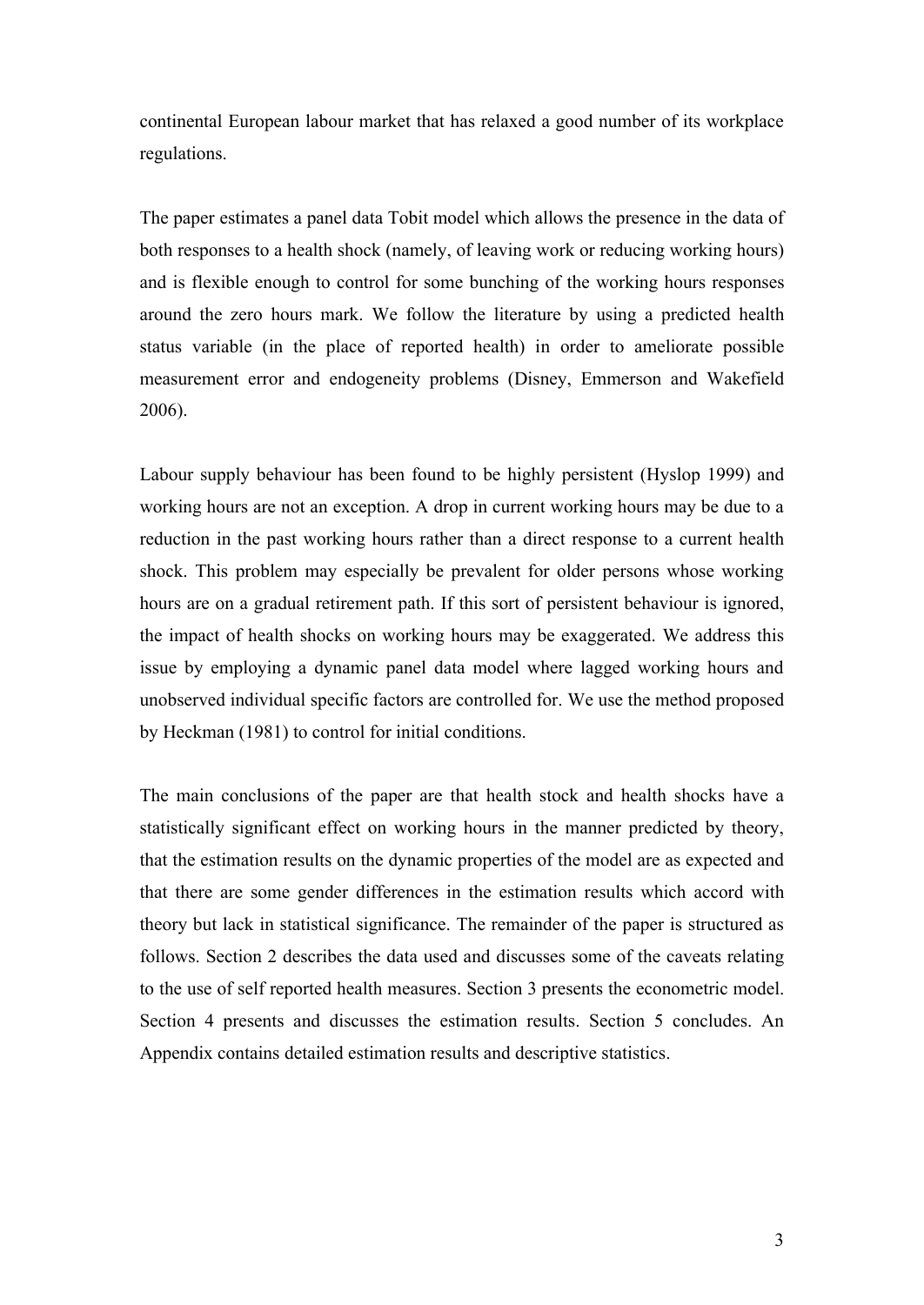#### **2. The Data**

The data used for this paper come from the first six waves of the Household, Income and Labour Dynamics in Australia (HILDA) Survey. Details of this survey are documented in Watson and Wooden (2004). In the first wave, 7,683 households representing 66 percent of all in-scope households were interviewed, generating a sample of 15,127 persons who were at least 15 years old and eligible for interviews, of whom 13,969 were successfully interviewed. Subsequent interviews for later waves were conducted one year apart. In addition to the data collected through personal interviews, each person completing a personal interview was also given a selfcompletion questionnaire to be returned upon completion by mail or handed back to the interviewer at a subsequent visit to the household.

The HILDA survey contains detailed information on each individual's labour market activity and history. Information relating to individual health was collected in both the personal interviews and self-completion questionnaires. In the personal interviews, individuals were asked whether they had a long-term condition, impairment or disability that restricted everyday activities and had lasted or was likely to last for six months or more. Specific examples of these long-term conditions were shown on a card, examples of which are limited use of fingers or arms, or problems with eyesight that could not be corrected with glasses or contact lenses. In the self-completion questionnaire, the Short Form 36 (SF-36) health status questions were asked. The SF-36 is a measure of general health and wellbeing, and produces scores for eight dimensions of health (Ware *et al.,* 2000).

The first question in the SF-36 is the standard self-reported health status question, asking: "*In general, would you say your health is excellent, very good, good, fair or poor?*". This measure is used as the dependent variable in the health determination model for predicting health stock. We employ two measures for *health shocks*. The first measure of a health shock is the occurrence of a serious injury or illness within the past year. For this measure a binary variable is generated which takes the value of 1 where a serious injury or illness occurred and zero otherwise. The second measure of a health shock, which we refer to as health transition, is generated from the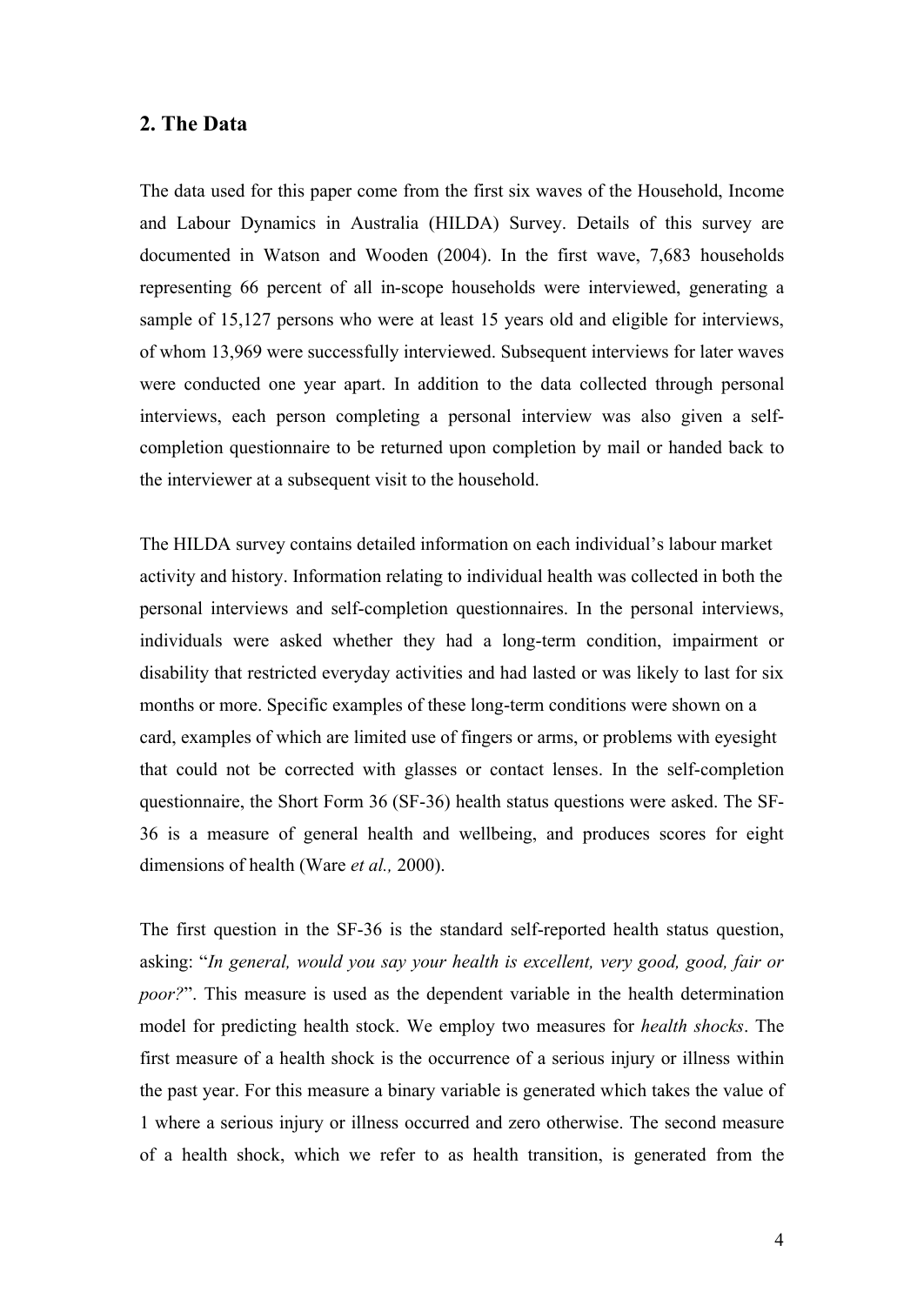following survey question: "*compared to one year ago, how do feel you about your health now? Much worse, somehow worse, the same, somehow better, and much better*". The answer to this question is used to construct three health transition dummy variables in the following way: Much Worse, which equals 1 if the answer was 'much worse' and zero otherwise; Worse, which equals 1 if the answer was 'somehow worse' and zero otherwise; and Not Worse, which equals 1 if the answer was either 'the same', or 'somehow better', or 'much better', and zero otherwise.

One caveat of using any self-reported measure of health status (SRH) is that such a measure may be an imperfect proxy of the true – but unknown – health status and may also be endogenous to labour supply. In order to account for the possibility of measurement error and potential endogeneity in SRH, we run an ordered probit regression model of SRH as a function of detailed health condition measures (using a combination of information derived from the SF-36 physical functioning index, smoking and alcohol drinking habits and other) and demographic variables. The predicted values generated by this regression are used as the measure of health stock in the analysis that follows<sup>1</sup>.

Notwithstanding the reservations generated by the fact that SRH is a subjective measure of health, there is a large body of literature showing that SRH measure is a good indicator of health in the sense that it is highly correlated with medically determined health status (Ferraro, 1980) and is close to "objective" health (Tausman and Rosen, 1982). Gerdtham et al. (1999) show that a continuous health status measure constructed from categorical self-reported health by the method of Wagstaff and van Doorslaer (1994) is highly correlated with other continuous measures of health, such as the rating scale measure and the time trade-off measure. These studies lend considerable credence to the usefulness of the SRH measure used in this and other related papers.

The sample used in this paper contains men aged 25-64 years and women aged 25-60 years that are continuously observed throughout the six waves of the HILDA. We exclude individuals with missing observations and the full time students from the

 $\overline{a}$ 

 $<sup>1</sup>$  The ordered probit model is estimated separately for men and women. The results are provided in the</sup> Appendix.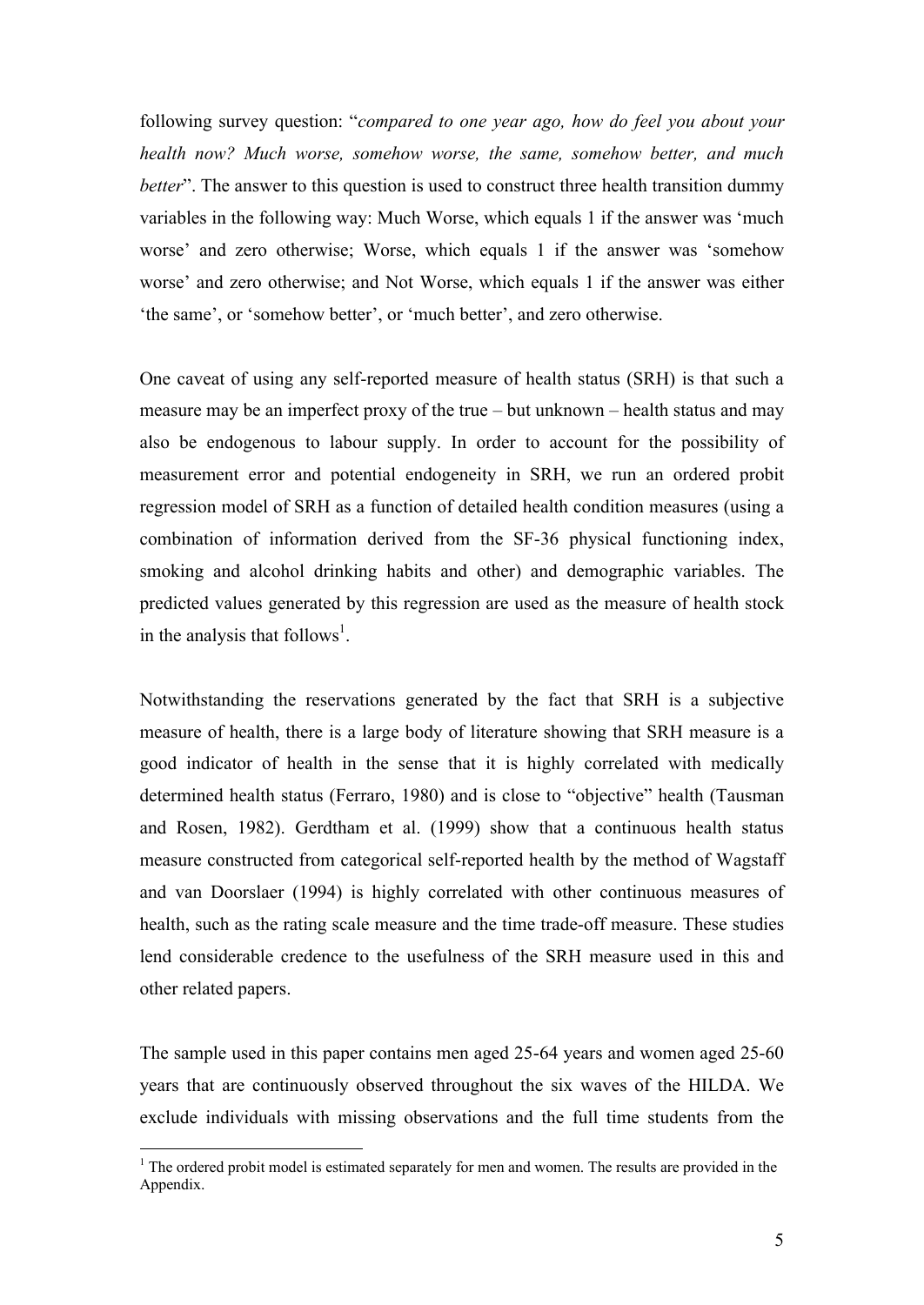sample. Our final sample consists of 22,698 person-year observations from a balanced panel of 1,822 men and 1,961 women. The summary statistics are presented in the Appendix Table A1. The working hours are measured by the total weekly hours on all jobs, where total hours includes any paid or unpaid overtime as well as any work undertaken outside the workplace. Buddelmeyer et al. (2006) report that the working hours variable in the HILDA survey has relatively better quality than other comparable Australian data sets, with fewer non-response and more consistent distribution over time.

|       |  |  |  |  | Table 1: Mean working hours by health status, health transition and health |  |
|-------|--|--|--|--|----------------------------------------------------------------------------|--|
| shock |  |  |  |  |                                                                            |  |

|                          | Mean  | Standard  | Sample      | Mean  | Standard  | Sample |
|--------------------------|-------|-----------|-------------|-------|-----------|--------|
|                          | Hours | Deviation | <b>Size</b> | Hours | Deviation | Size   |
|                          |       | Males     |             |       | Females   |        |
| Self-reported health     |       |           |             |       |           |        |
| status                   |       |           |             |       |           |        |
| Poor                     | 10.23 | 19.64     | 305         | 7.35  | 15.06     | 268    |
| Fair                     | 30.97 | 23.83     | 1358        | 16.86 | 19.40     | 1246   |
| Good                     | 40.28 | 18.43     | 4071        | 22.47 | 19.02     | 4007   |
| Very good                | 42.65 | 16.07     | 4030        | 24.80 | 18.08     | 4730   |
| Excellent                | 41.51 | 16.56     | 1168        | 27.05 | 18.59     | 1509   |
| <b>Health transition</b> |       |           |             |       |           |        |
| Much worse               | 18.82 | 22.69     | 91          | 12.71 | 18.56     | 126    |
| Worse                    | 33.03 | 22.78     | 1110        | 20.34 | 19.54     | 1220   |
| Not worse                | 40.20 | 18.49     | 9731        | 23.50 | 18.76     | 10414  |
| All                      | 39.29 | 19.22     | 10932       | 23.05 | 18.90     | 11760  |
| <b>Health shock</b>      |       |           |             |       |           |        |
| Have shock               | 33.87 | 23.05     | 760         | 19.62 | 19.98     | 645    |
| No shock                 | 39.59 | 18.78     | 8350        | 23.27 | 18.75     | 9155   |
| All                      | 39.11 | 19.24     | 9110        | 23.03 | 18.86     | 9800   |

Note: The health shock variable is not available for wave 1. The summary statistics for this variable use data from waves 2 to 6.

Table 1 reports the relationship between the mean working hours and the health measures in our sample.

Figure 1 below provides a picture of the impact of a 'bad' health shock on the distribution of the working hours. We identify a 'bad' health shock if an individual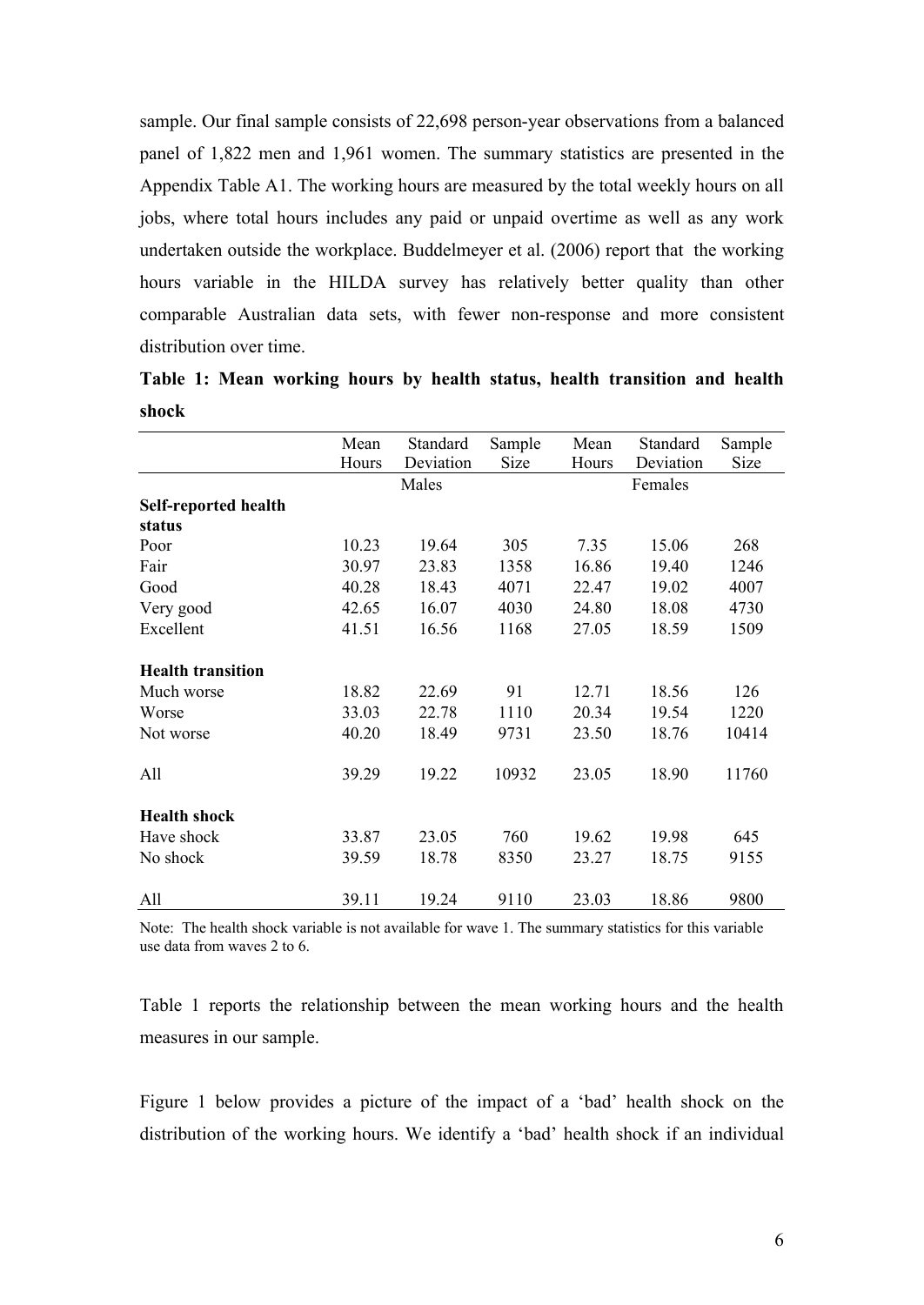reports that his/her health is "much worse" compared to his/her health in the previous year.



**Figure 1: Distribution of Working Hours Before and After a 'Bad' Health Shock**

# **3. The Model Specification**

The dynamic panel model of working hours for an individual *i* at time *t* can be expressed as follows,

$$
y_{it}^{*} = a y_{it-1} + h_{it}^{'} b + x_{it}^{'} g + m_{i} + e_{it}
$$
  
\n
$$
y_{it} =\begin{cases} y_{it}^{*} & \text{if } y_{it}^{*} > 0\\ 0 & \text{if } y_{it}^{*} <= 0 \end{cases}
$$
\n(1)

Where  $y_{it}^*$  and  $y_{it}$  are latent and observed working hours respectively,  $h_{it}$  is a vector containing the predicted health stock (representing the long run health status) and the two health shock measures (representing recent changes in health status, including any short-term and possibly transient changes that may not be captured by the long term health stock measure);  $x<sub>i</sub>$  is a vector of control variables affecting working hours;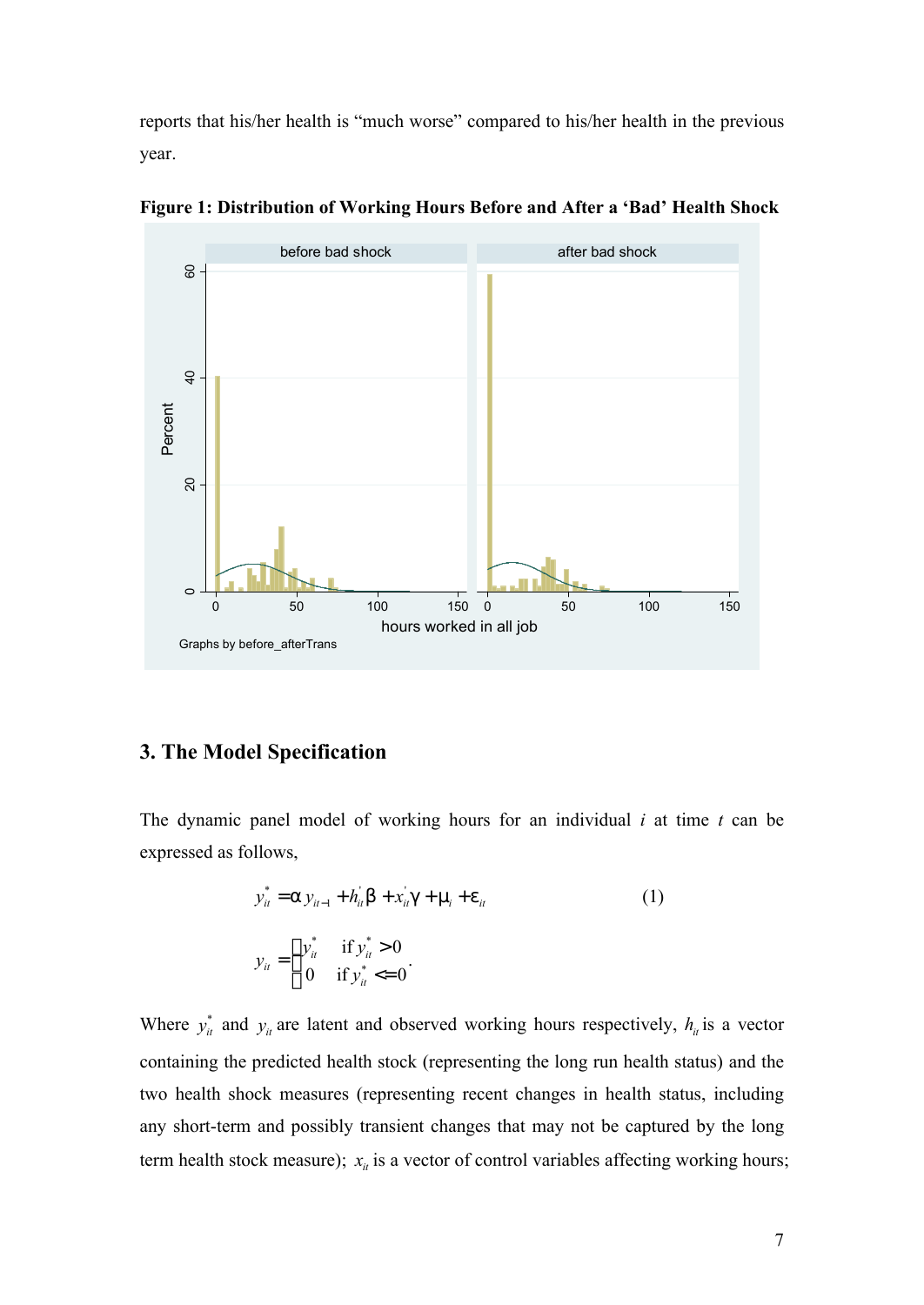$m<sub>i</sub>$  is the individual specific unobserved heterogeneity that is assumed to be normally distributed with zero mean and variance  $S_m^2$ ; and  $e_{it}$  is the error term which is assumed to follow a normal distribution with mean zero and variance  $S_e^2$ . The lagged dependent variable is included in the right hand side of Equation (1) in order to reflect the dynamic nature of working hours, in the sense that current working hours may, amongst other things, also depend on past working hours.

We estimated the model using a Tobit specification. Assuming  $cov(e_{it}, e_{is}) = 0$  for  $t \neq s$  and conditioning on  $m_i$ , we can write the probability of observing a sequence of  $y_{it}$  as follows,

$$
L(\mathbf{m}_{i}) = \prod_{t=2}^{T} \left[ S_{e}^{-1} f(\Delta_{it}) \right]^{D(y_{it}=0)} \left[ \Phi(\Delta_{it}) \right]^{D(y_{it}>0)}
$$
(2)

where *f*(.) and Φ(.) refer to PDF and CDF function of standard normal distribution,  $\Delta_{it} = [y_{it} - (\Delta y_{it-1} + h_{it}^{\dagger} \mathbf{b} + x_{it}^{\dagger} \mathbf{g} + \mathbf{m}_i)]/\mathbf{S}_e$ , and  $D(.)$  is an indicator function equal to 1 if the condition in the bracket is satisfied, and zero otherwise.

The dynamic nature of model (1) implies that current working hours depend on the initial working hours, which for most of the individuals in the sample at hand predate the start of the data collection. Estimates of Equation (1) are consistent only under the assumption of exogenous initial conditions, i.e. if the first observation of working hours in the data is independent of all previous values of working hours. This is a restrictive assumption which is very likely to be violated. One solution, originally suggested by Heckman (1981), is to approximate the unknown initial conditions with a static equation that utilizes information from the first wave of the available data. The reduced form equation for the initial value of the latent dependent variable can be expressed as follows

$$
y_{i1}^* = z_{i1}^* I + q m_i + e_{i1}
$$
 (3)

where  $z_{i1}$  is a vector of exogenous variables including  $x_{i1}$  and  $e_{i1}$  has the same distribution as  $e_{it}$ . The probability of observing the initial value of the dependent variable conditional on *m<sup>i</sup>* is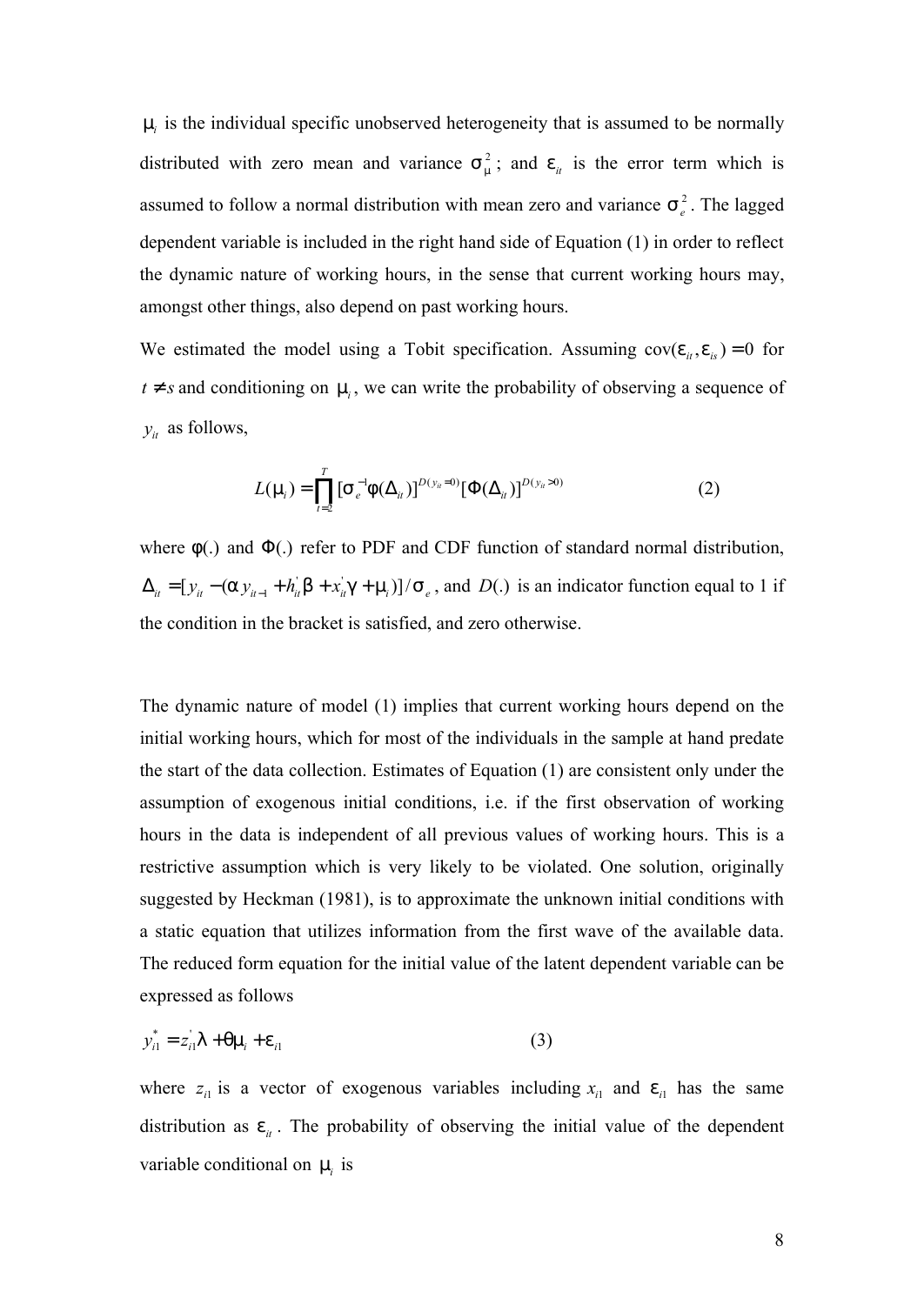$$
L_1(\mathsf{m}_i) = [\mathsf{S}_e^{-1} \mathsf{f}(\Delta_{i1})]^{D(y_{i1}=0)} [\Phi(\Delta_{i1})]^{D(y_{i1}>0)},\tag{4}
$$

where  $\Delta_{i1} = [y_{i1} - (z_{i1}^{\dagger}l + m_i)]/S_e$ .

The estimation of Equations (1) and (2) are performed jointly using the Full Information Maximum Likelihood (FIML) method. 2 The probability of observing the sequence of the dependent variables conditional on *m<sup>i</sup>* is

$$
L_i = \int L(u)L_1(u)d\Phi(u) \tag{5}
$$

The integral is evaluated using the Gaussian-Hermite quadrature method. Estimation has been carried out using Gauss 7.0.

#### **4. Results and discussion**

 $\overline{a}$ 

In this section we present estimation results for the dynamic working hours model.<sup>3</sup> We present a number of different specifications of Equation (1). First, we present the estimation of health stock and health shocks (or health transitions) separated from each other. Although these are not the estimation results that we wish to concentrate on, it is useful to see if and how estimates may change when the two health indicators of stock and shocks are estimated together. Second, we estimate the adverse affect of a health shock conditional on individuals' predicted health stock. The vector of control variables in *x* includes age and its square, marital status, education, the presence and the number of young children, country of birth, whether living in a capital city, job tenure and its square, and non-labour income. The estimates for the control variables are reported in the Appendix to preserve space.

Table 2 presents the core results from the health stock and health shocks variables separately estimated. Note that predicted health is measured in such a way that a higher predicted value implies better health. Results in Table 2 are largely in accordance with theory. Model I shows that lower health status (reflected in lower

 $2$  The integral is evaluated using Gaussian-Hermite quadrature (Butler and Moffitt, 1982). Gauss CML library is used during the optimisation of the likelihood function.

 $3$  The results from the initial condition equation, model (3), are available from the authors upon request.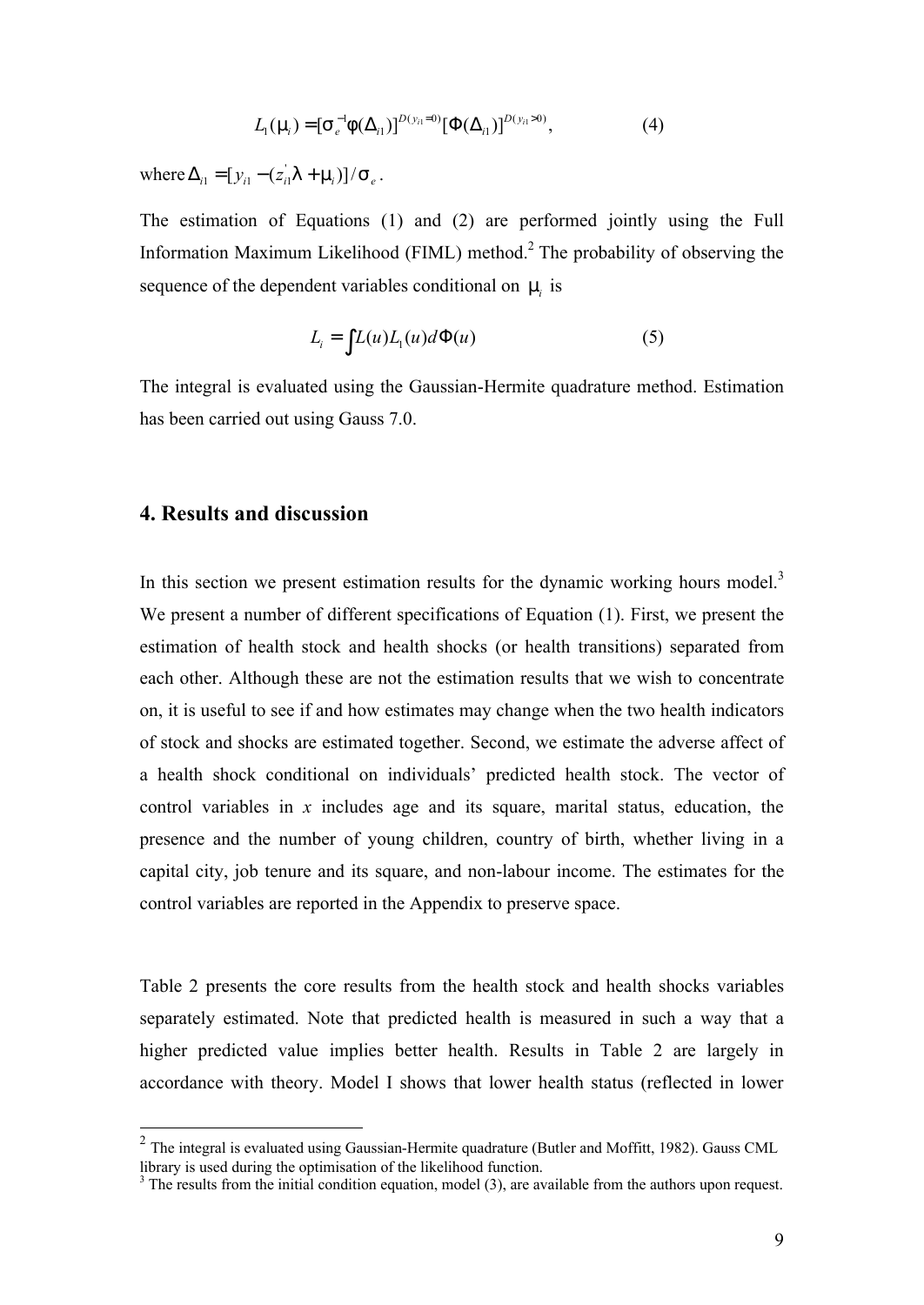predicted health stock) can make work both less productive and less enjoyable, hence the positive coefficient.<sup>4</sup>

|                          |             |       |             |       | <b>MEN</b>     |       |                       |       |
|--------------------------|-------------|-------|-------------|-------|----------------|-------|-----------------------|-------|
|                          | (I)         |       | 'Ш          |       | (III)          |       | (IV)                  |       |
|                          | Coeff.      | S.E.  | Coeff.      | S.E.  | Coeff.         | S.E.  | Coeff.                | S.E.  |
| Health t                 | $3.78***$   | 0.20  |             |       |                |       |                       |       |
| Health t-1               |             |       | $2.90***$   | 0.24  |                |       |                       |       |
| <b>Health Shock</b>      |             |       |             |       | ***<br>$-3.34$ | 0.42  |                       |       |
| <b>Health Transition</b> |             |       |             |       |                |       |                       |       |
| Worse                    |             |       |             |       |                |       | $-2.50$               | 0.40  |
| Much Worse               |             |       |             |       |                |       | $-11.42$ <sup>*</sup> | 1.13  |
| Hours t-1                | ***<br>0.26 | >0.01 | ***<br>0.26 | >0.01 | 0.26           | >0.01 | $0.26***$             | >0.01 |
|                          |             |       |             |       | <b>WOMEN</b>   |       |                       |       |
|                          | (I)         |       | Œ           |       | (III)          |       | (IV)                  |       |
|                          | Coeff.      | S.E.  | Coeff.      | S.E.  | Coeff.         | S.E.  | Coeff.                | S.E.  |
| Health t                 | ***<br>3.52 | 0.25  |             |       |                |       |                       |       |
| Health t-1               |             |       | ***<br>2.64 | 0.25  |                |       |                       |       |
| <b>Health Shock</b>      |             |       |             |       | ***<br>$-3.14$ | 0.58  |                       |       |
| <b>Health Transition</b> |             |       |             |       |                |       |                       |       |
| Worse                    |             |       |             |       |                |       | $-1.90$               | 0.45  |
| Much Worse               |             |       |             |       |                |       | ***<br>$-10.76$       | 1.28  |
| Hours t-1                | ***<br>0.35 | 0.01  | ***<br>0.35 | 0.01  | 0.35           | 0.01  | ***<br>0.35           | 0.01  |

#### **Table 2: Predicted Health Stock and Health Shock Estimations**

Note: ","," refers to significance at 10%,5% and 1% respectively. Standard Errors are adjusted to correct the use of predicted health status in the estimations. All models include demographic controls. Complete results are provided in the Appendix.

Model II shows that, as one would expect, that the relationship between health status and hours worked is not all that sensitive to time, with lagged values of predicted health stock being almost as strongly associated with working hours as current values of predicted health stock. There appear to be no gender differences in these estimation results. Model III suggests that health shocks reduce working hours by about three hours on average, with little difference between the two genders. Model IV distinguishes between health shocks that make health 'worse' and 'much worse'. The strongest effect comes from the 'much worse' category of health shocks, at about 11 working hours per week average reduction, with no sizeable differences by gender. Health shocks in the 'worse' category have a much smaller effect on working hours, but are still statistically significant. This result is the only one where a trace of a

 $\overline{a}$ 

 $4$  The metric is not clear enough to allow us to derive a specific elasticity as health status is measured using an ordered variable. But the effect is very precisely estimated and, not surprisingly persists over time.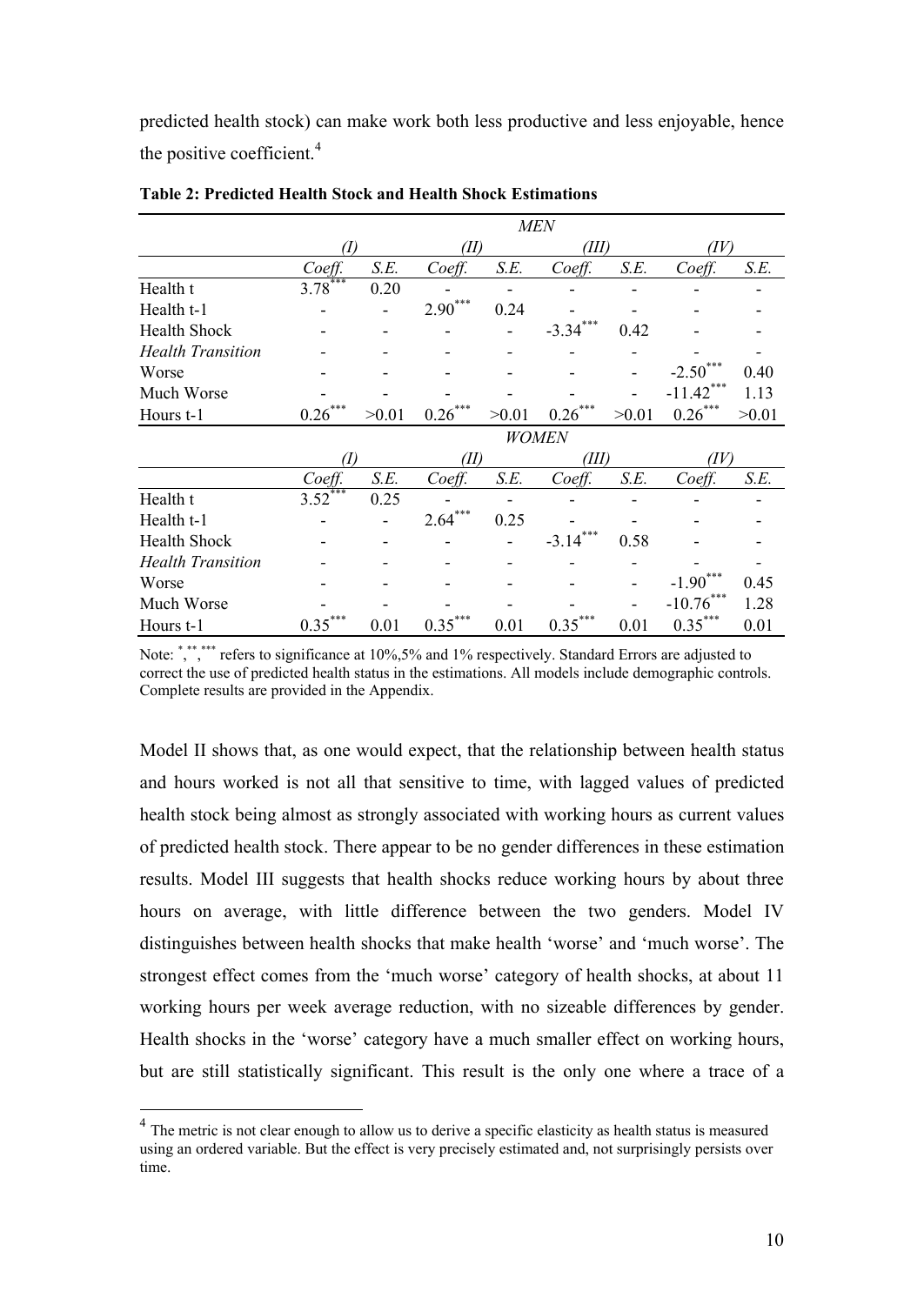gender difference appears in Table 2, with a 1.9 hours reduction for women who suffered 'much worse' health against a 2.5 one for men, but this difference is not statistically significant at a meaningful level.

|                          |                 |                |                       | <b>MEN</b> |                |       |               |       |  |  |  |
|--------------------------|-----------------|----------------|-----------------------|------------|----------------|-------|---------------|-------|--|--|--|
|                          | (V)             |                |                       | WD)        |                | VШ)   |               | VIII) |  |  |  |
|                          | From II and III |                | From II and IV        |            | From I and III |       | From I and IV |       |  |  |  |
|                          | Coeff.          | S.E.           | Coeff.                | S.E.       | Coeff.         | S.E.  | Coeff.        | S.E.  |  |  |  |
| Health t                 |                 |                | $\sim$                |            | $3.55***$      | 0.2   | $3.36***$     | 0.22  |  |  |  |
| Health t-1               | $2.82***$       | 0.24           | $2.80***$             | 0.25       |                |       |               |       |  |  |  |
| <b>Health Shock</b>      | $-3.13***$      | 0.42           |                       |            | $-2.17***$     | 0.45  |               |       |  |  |  |
| <b>Health Transition</b> |                 |                |                       |            |                |       |               |       |  |  |  |
| Worse                    |                 |                | $-2.28***$            | 0.4        |                |       | $-1.19***$    | 0.42  |  |  |  |
| Much Worse               |                 |                | $-11.28***$           | 1.14       |                |       | $-7.63***$    | 1.19  |  |  |  |
| Hours t-1                | $0.26***$       | >0.01          | $0.26\sp{*}^{***}$    | >0.01      | $0.26***$      | >0.01 | $0.26***$     | >0.01 |  |  |  |
|                          | <b>WOMEN</b>    |                |                       |            |                |       |               |       |  |  |  |
|                          | (V)             |                | (VI)                  |            | (VII)          |       | (VIII)        |       |  |  |  |
|                          | From II and III |                | From II and IV        |            | From I and III |       | From I and IV |       |  |  |  |
|                          | Coeff.          | S.E.           | Coeff.                | S.E.       | Coeff.         | S.E.  | Coeff.        | S.E.  |  |  |  |
| Health t                 |                 | $\overline{a}$ |                       |            | $3.36***$      | 0.25  | $3.19***$     | 0.27  |  |  |  |
| Health t-1               | $2.54***$       | 0.25           | $2.53***$             | 0.25       |                |       |               |       |  |  |  |
| Health Shock             | $-2.74***$      | 0.59           |                       |            | $-2.68$ ***    | 0.45  |               |       |  |  |  |
| <b>Health Transition</b> |                 |                |                       |            |                |       |               |       |  |  |  |
| Worse                    |                 | $\blacksquare$ | $-1.60***$            | 0.46       |                |       | $-0.52$       | 0.48  |  |  |  |
| Much Worse               |                 |                | $\text{-}10.51^{***}$ | 1.3        |                |       | $-7.20***$    | 1.38  |  |  |  |
| Hours t-1                | $0.35***$       | 0.01           | $0.35***$             | 0.01       | $0.35***$      | 0.01  | $0.35***$     | 0.01  |  |  |  |

**Table 3: Health Shock conditional on Predicted Health Stock** 

Note: ","," refers to significance at 10%,5% and 1% respectively. Standard Errors are adjusted to correct the use of predicted health status in the estimations. All models include demographic controls. Complete results are provided in the Appendix.

Table 3 reports the estimation results where health stock and health shock variables are jointly included into the model. Models V and VI jointly include lagged one year health stock and health shocks (or transitions) in the previous 12 months; models VII and VIII jointly include current health stock and health shocks (or transitions) in the previous 12 months. Health stock and health shocks may not be independent, in particular when self-reported health transitions are considered. Therefore, in principle, models V and VI presented in Table 3 should provide a cleaner estimate for the health shock variables than models III and IV presented in Table 2, since models V and VI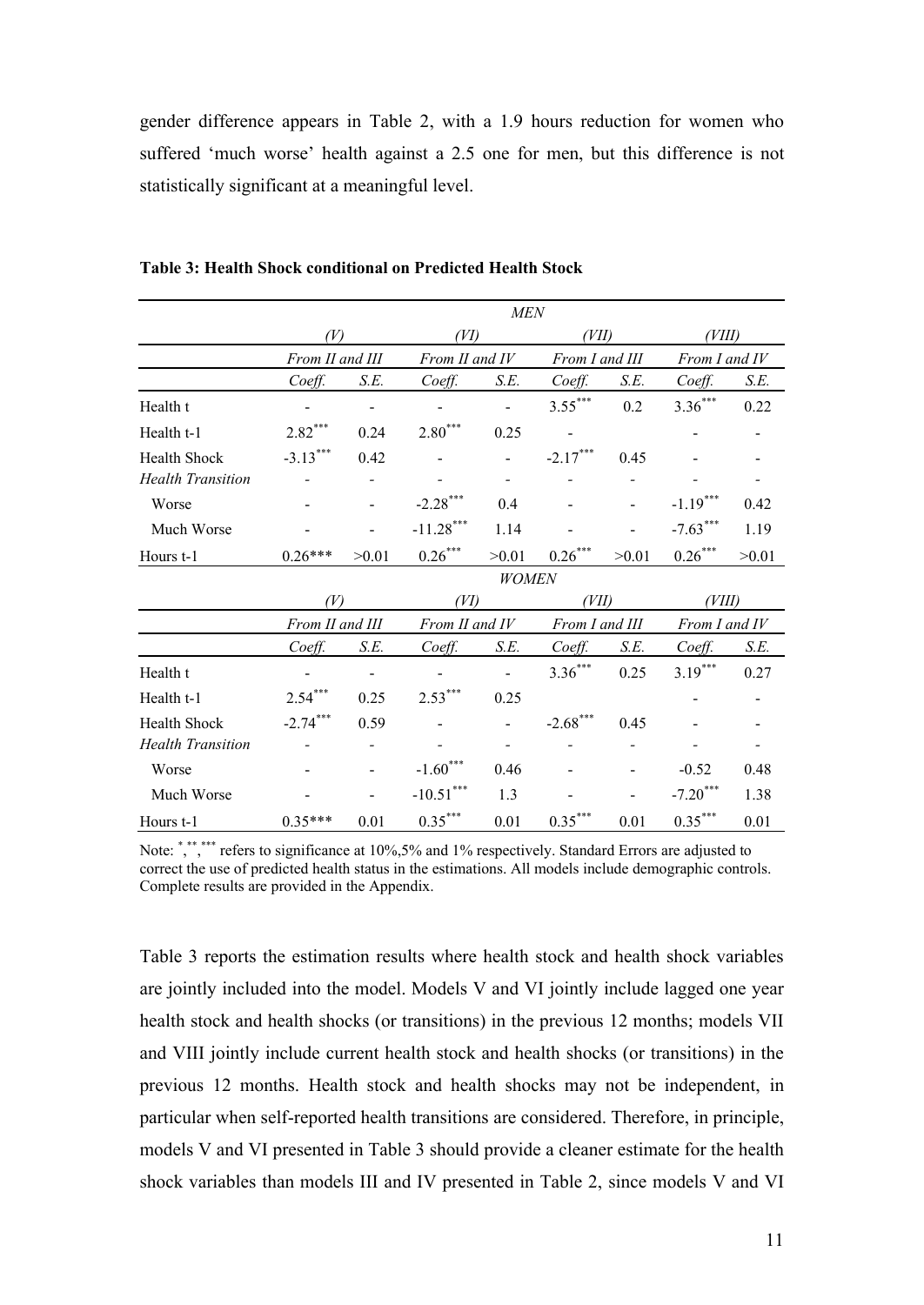control for the initial health status. However, comparing the estimates in models III and IV with those in models V and VI reveals that the effect of health shocks on working hours is only slightly reduced after conditioning on initial health status.

The most important and interesting results can be found in Models VII and VIII where the effect of health shocks that occurred in the previous 12 months is estimated conditional on current health status. These models demonstrate the dynamic nature of health shocks. If the effect of a health shock on labour supply were transitory, and/or the long-term effect of a health shock on labour supply only operated through changed health status, we would expect that, once the current health status has been controlled for, the estimate on the health shock variable would be insignificant. The estimates in Models VII and VIII show that both health shock variables used in this paper remain statistically significant after the inclusion of current health status in the equation. That is, even after conditioning on current health stock, health shocks in the previous 12 months still have a significant negative effect on the level of current labour supply. This implies that even after there has been time for a health shock to be incorporated into the individual's current health status (be that through recovery or through a long-term deterioration of health), a large proportion of the adverse effect of the health shocks on labour supply remains. This is especially so in the case of health shocks in the 'Much Worse' category, where the coefficient drops from -11.38 and - 10.51 for men and women respectively in model VI, to -7.63 and -7.20 in model VIII. It is clear that severe health shocks play an important role in labour supply dynamics.

There is a number of implications related to policy that arise from the results of this paper. First, there is a clear suggestion that the effect of health on individual labour supply is not an either-or effect: people respond to health shocks by small reductions in their labour supply rather than by either leaving the labour force or not. Second, there is a clear suggestion that health shocks have an effect on labour supply which is over and above the effect of general health condition and which in the case of severe shocks can be substantial. Given the increase of the proportion of older people in the labour force and the increasing ability of medicine to prevent transient negative health shocks from becoming permanent health condition deteriorations, the relationship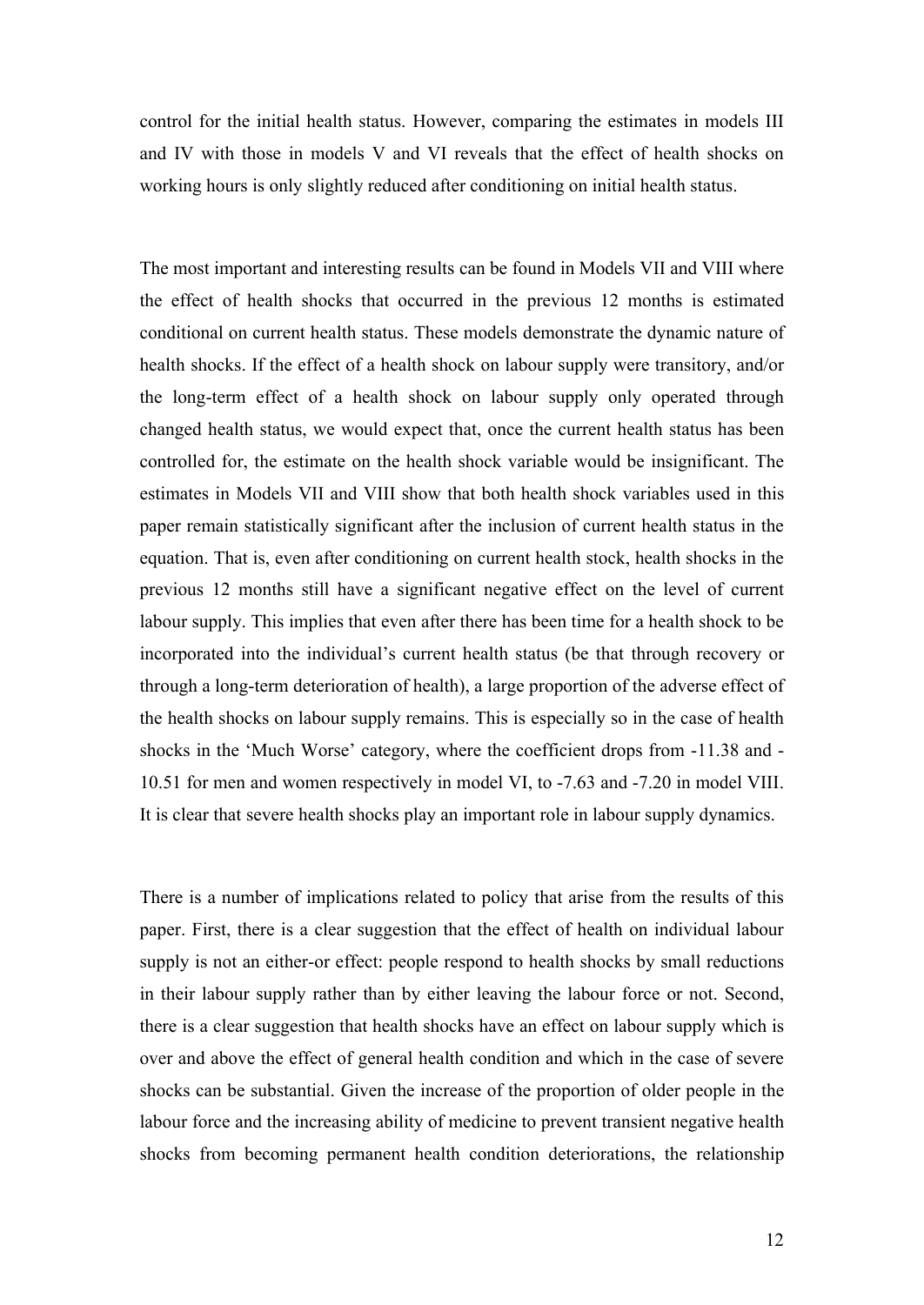between health shocks and labour supply will gain importance in the future. The methodology used and results obtained in this paper will promote the discussion of policy related to the labour market rehabilitation of employees who have suffered a substantial health shock.

## **5. Conclusion**

This paper examined the relationship between working hours and predicted health stock and health shocks using individual panel data from the Australian HILDA data set. The innovation of this paper is that it investigates the impact of health on the continuous variable of working hours in recognition of the fact that leaving the labour market due to low levels of health stock or due to the occurrence of new health shocks is only one of the options available to the individual. As the data shows a large proportion of those who suffer a health shock do not leave work, they simply reduce their working hours. Estimation has reconfirmed the existing result that overall lower health status results in lower working hours. The precise effect cannot be quantified with the data at hand as the health status variable is an ordinal and not a cardinal one, but this is not the focus of the paper. The paper has established that, over and above the effect that lower health status has on labour supply represented by hours worked, health shocks generate further reductions in hours worked. Estimation suggested that those who suffered a health shock that made their health 'worse' reduced their working hours by one to two hours per week on average and those who suffered a health shock that made their health 'much worse' reduced their working hours by about seven to eight hours per week. Estimation results suggest that the model performed well in separating the effects of the more time-persistent health status on working hours from the potentially more transient health shocks on working hours. Despite the very different levels of male and female working hours, estimation results do not trace any major differences in the effect of health status and health shocks on the working hours of men and women.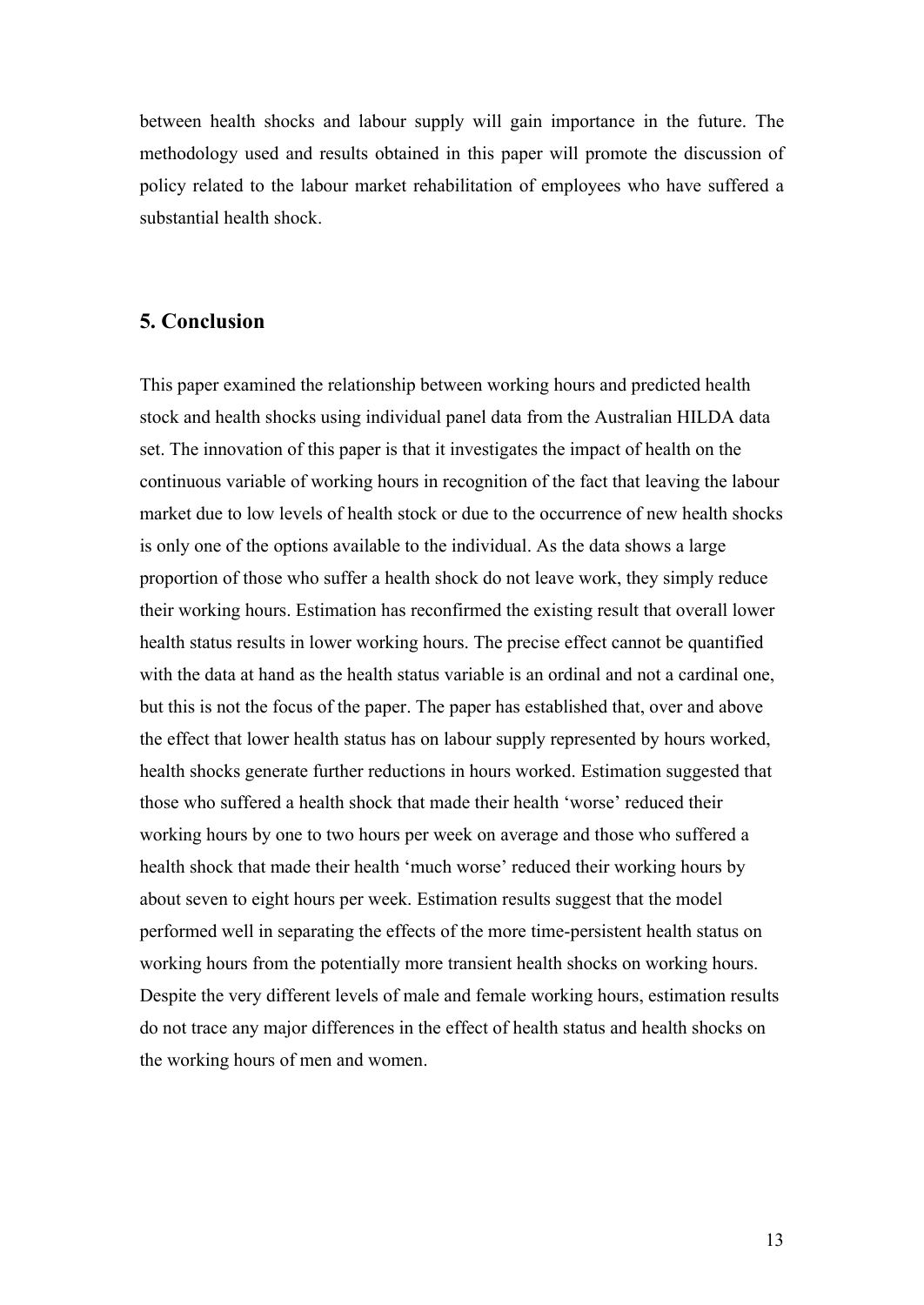## **References**

- Bound, J. et al. (1999) "The dynamic effects of health on the labor force transitions of older workers", Labour Economics 6: 179-202.
- Buddelmeyer, H., Lee W.S. and Wooden, M. (2006) "Low Pay Dynamics: Do Low Paid Jobs Lead to Increased Earnings and Lower Welfare Dependency over Time" report prepared for Department of Employment and Workplace Relations
- Cai, L. and Kalb G. (2006) "Health status and labour force participation: evidence from Australia" Health Economics, 15:241-261
- Cai, L. (2007). "Is Self-Reported Disability Status Endogenous to Labour Force Status?", *Applied Economics Letters,* (forthcoming)
- Currie, J. and Madrian, B. C. (1999) Health, Health Insurance and the Labor Market, in *Handbook of Labor Economics* (Ed.) O. Ashenfelter, O. and D. Card, Elsevier Science, Vol.
- Drago, B. and Wooden, M. (2007) "The Changing Distribution of Working Hours in Australia" Melbourne Institute Working Paper Series No. 19/07.
- Disney, R. Emmerson, C and Wakefield, M. (2006) "Ill-health and retirement in Britain: a panel data-based analysis", Journal of Health Economics 25: 621- 649.
- Ferraro, K. F. (1980). "Self-Ratings of Health among the Old and Old-Old." *Journal of Health and Social Behaviour,* Vol. 21, p377-383.
- Gerdtham, U.G., Johannesson, M., Lundberg, L., and Isacson, D. (1999). "A Note on Validating Wagstaff and van Doorslaer's Health Measure in the Analysis of Inequality in Health", *Journal of Health Economics,* Vol. 18, p117-224.
- Haardt, D. (2007) "Transitions out of and back to employment among older men and women in the UK", SEDAP Research Paper No. 197, McMaster University, Ontario.
- Heckman, J. (1981). "The Incidental Parameters Problem and the Problem of Initial Conditions in Estimating a Discrete Time-Discrete Data Stochastic Process" in C.F. Manski and D.L. McFadden (eds.), Structural Analysis of Discreet Data with Econometric Applications, London: MIT Press.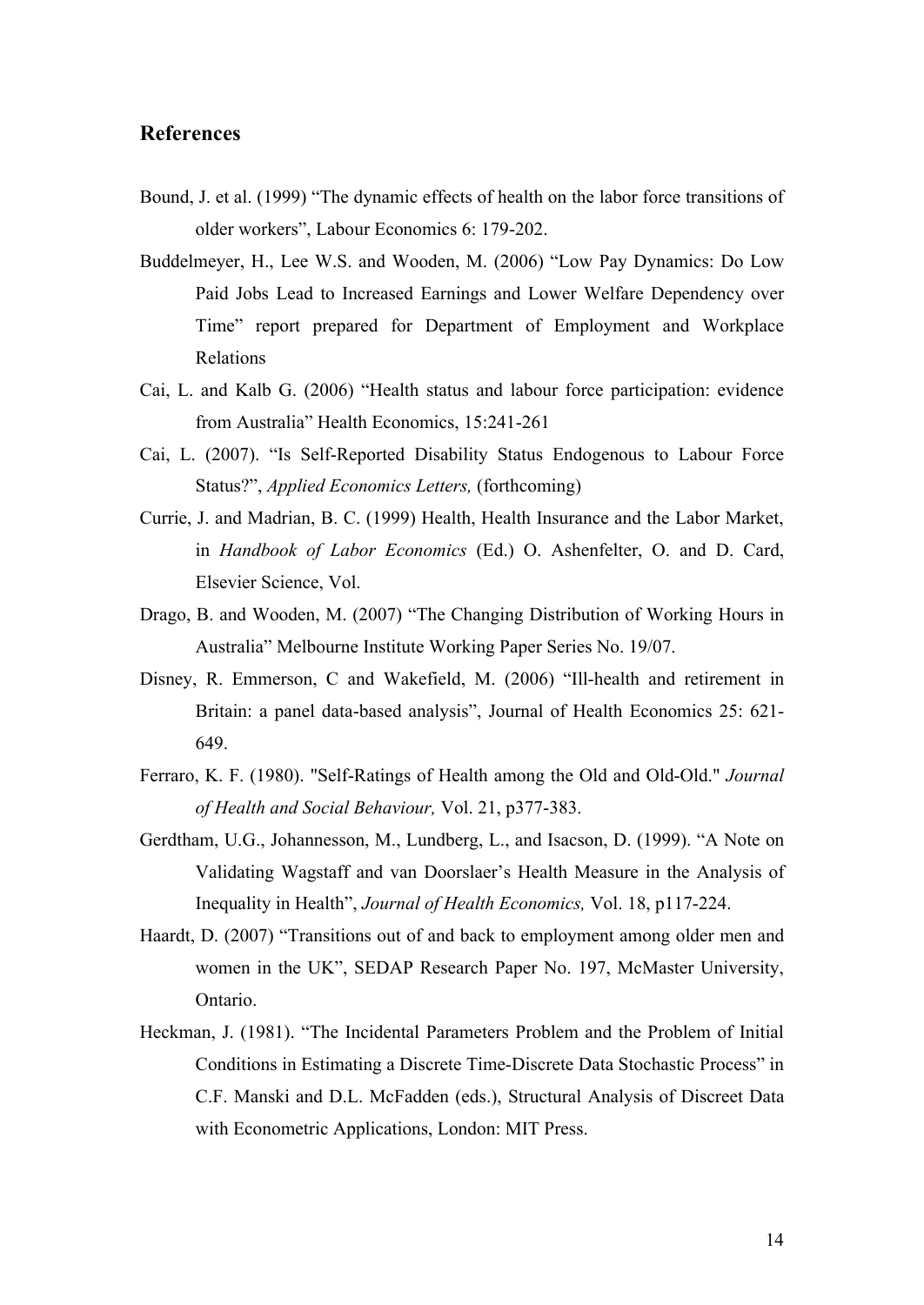- Gannon, B. (2004). "A dynamic Analysis of Disability and Labour Force Participation in Ireland 1995-2000", *Health Economics*, 14: 925–938
- Hyslop, D. R. (1999) "State Dependence, Serial Correlation and Heterogeneity in Intertemporal Labour Force Participation for Married Women", *Econometrica,*  67: 1255-1294.
- Islam, N. (2007) " A Dynamic Tobit Model of Female Labour Supply" Goteburg University School of Business, Economics and Law Working Paper No. 259
- Oguzoglu, U. (2007). "Dynamics of Work-limitation and Work in Australia", IZA Discussion Paper Series No. 2867
- Rice, N., Roberts, J. and Jones, A.M. (2007) "Sick of work or too sick to work? Evidence on health shocks and early retirement from the BHPS", Sheffield Economic Research Paper Series No. 2007002.
- Tausman, P. and Rosen, S. (1982). "Healthiness, Education and Marital Status", in *Economic Aspects of Health*, ed. by Fuchs, V., Chicago, University of Chicago Press: p121-140.
- Wagstaff, A., and van Doorslaer, E. (1994). "Measuring Inequalities in Health in the Presence of Multiple Category Morbidity Indicators", *Health Economics,* Vol. 3, p281-291.
- Watson, N. and Wooden, M. (2004). "The HILDA Survey Four Years On", *Australian Economic Review*, 37: 343-349.
- Ware, J.E., Snow, K.K., Kosinski, M. (2000), *SF-36 Health Survey: Manual and Interpretation Guide*, Lincoln, RI, Quality Metric Incorporated.
- Zucchelli, E. Harris, A., Jones,A.M., and Rice, N.(2007) "Health and Retirement among Older Workers" Centre for Health Economics Working Paper, University of York, UK.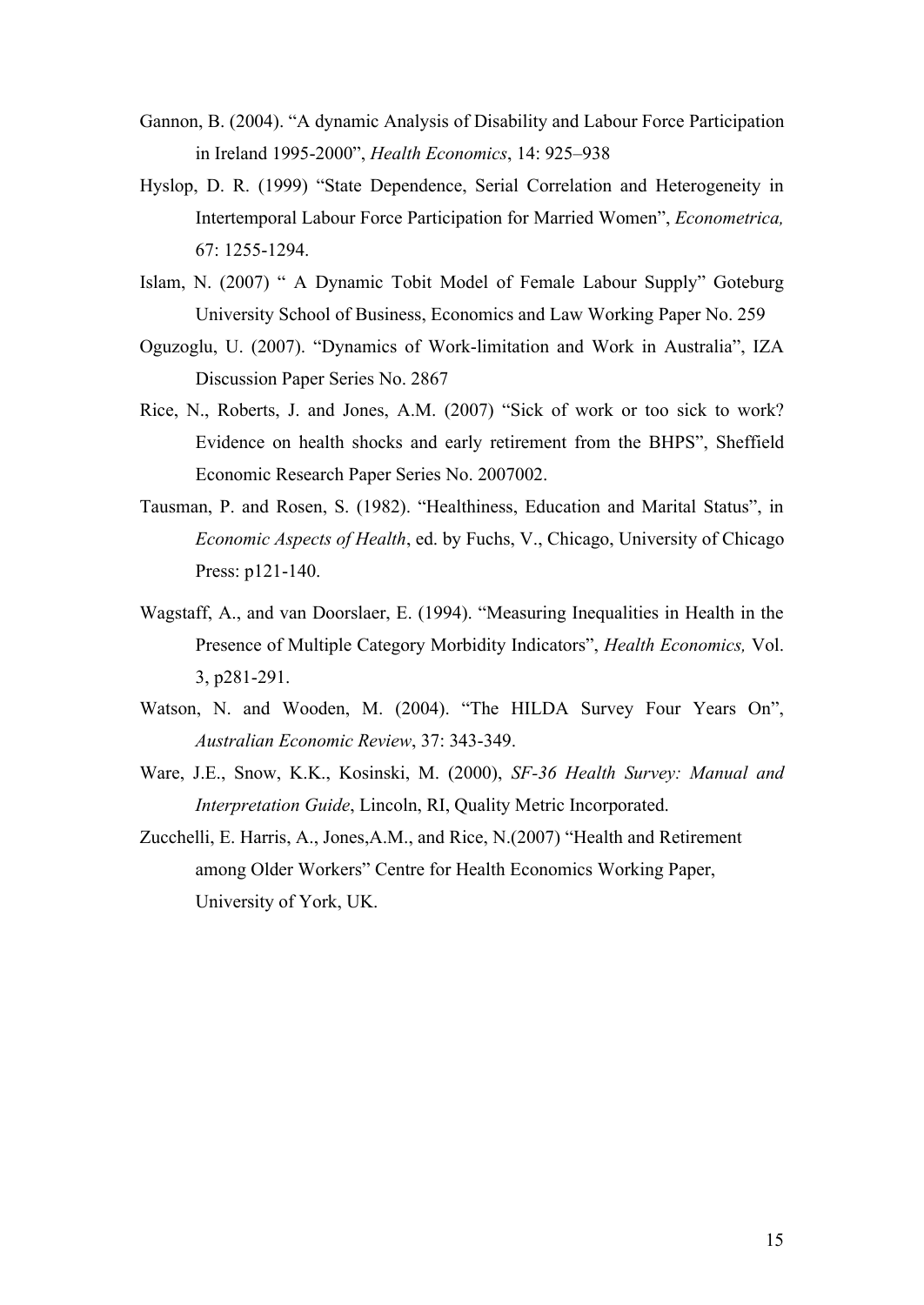# **Appendix**

|                             | <b>MEN</b> |                 |       | <b>WOMEN</b>    |
|-----------------------------|------------|-----------------|-------|-----------------|
|                             |            | <b>Standard</b> |       | <b>Standard</b> |
| Variables                   | Mean       | Deviation       | Mean  | Deviation       |
| Working hours               | 39.29      | 19.22           | 23.07 | 18.90           |
| Health status               | 2.40       | 0.93            | 2.51  | 0.92            |
| Predicted health status     | 1.78       | 0.77            | 1.42  | 0.76            |
| Health shock                | 0.08       | 0.28            | 0.07  | 0.25            |
| <b>Health Transition</b>    |            |                 |       |                 |
| Much worse                  | 0.01       | 0.09            | 0.01  | 0.10            |
| Worse                       | 0.10       | 0.30            | 0.10  | 0.30            |
| Not worse <sup>+</sup>      | 0.89       | 0.31            | 0.89  | 0.32            |
| Age                         | 44.77      | 9.33            | 42.92 | 8.50            |
| Married                     | 0.80       |                 | 0.77  |                 |
| <b>B.A Degree or Higher</b> | 0.26       |                 | 0.27  |                 |
| Other post-school           | 0.40       |                 | 0.24  |                 |
| Year 12                     | 0.10       |                 | 0.14  |                 |
| Year 11 or lower            | 0.24       |                 | 0.35  |                 |
| Aus born                    | 0.78       |                 | 0.79  |                 |
| English speak background    | 0.13       |                 | 0.11  |                 |
| Non-English speak           |            |                 |       |                 |
| background                  | 0.09       |                 | 0.11  |                 |
| Child 0-4 years old         | 0.18       |                 | 0.19  |                 |
| Child 5-14 years old        | 0.32       |                 | 0.39  |                 |
| Number of children          | 0.81       |                 | 0.90  |                 |
| Current smoker              | 0.25       |                 | 0.20  |                 |
| Ex-smoker                   | 0.31       |                 | 0.28  |                 |
| Heavy drinker               | 0.09       |                 | 0.02  |                 |
| No physical activity        | 0.09       |                 | 0.10  |                 |
| Physical function index     | 87.48      |                 | 86.96 |                 |
| Long term health condition  | 0.23       |                 | 0.20  |                 |
| Capital city                | 0.57       |                 | 0.57  |                 |
| Family income/10000         | 8.23       | 5.92            | 7.25  | 5.42            |
| Non-labour income/10000     | 2.83       | 4.85            | 4.41  | 5.64            |
| Tenure in years             | 7.99       | 9.02            | 5.27  | 7.15            |
| Sample Size                 | 10932      |                 | 11766 |                 |

## **Table A1: Summary statistics**

 Note: The health shock variable is not available for wave 1. The summary statistics for this variable use data from waves 2 to 6. All other figures are obtained by pooling waves 1 to 6. Non labour income is the total household income excluding the individual's labour income.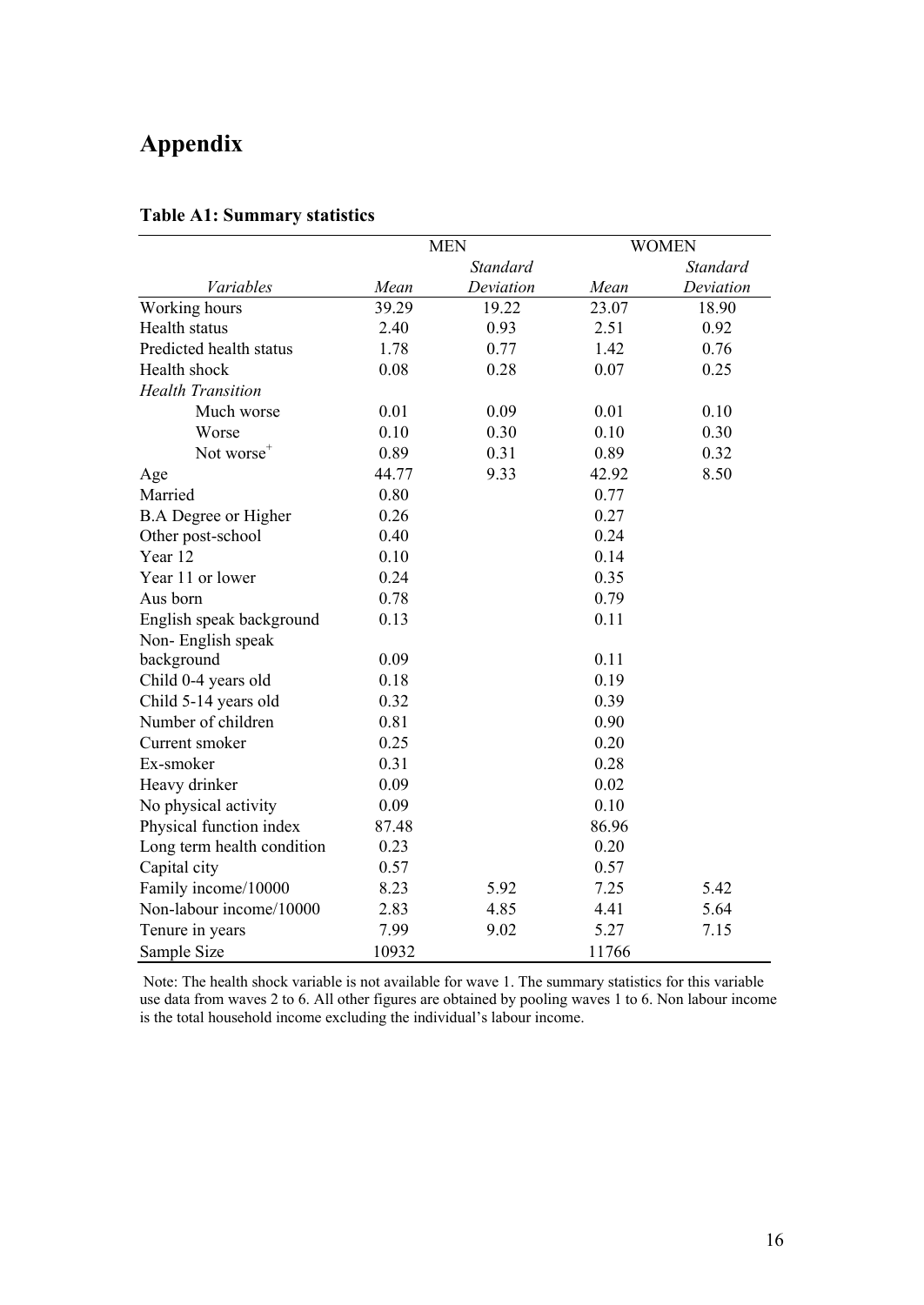|                              |             |      | Current health |         |                        | Lagged health  |             |         |  |
|------------------------------|-------------|------|----------------|---------|------------------------|----------------|-------------|---------|--|
|                              | Males       |      |                | Females |                        | Males          |             | Females |  |
|                              | Coefficient | S.E. | Coefficient    | S.E.    | Coefficient            | S.E.           | Coefficient | S.E.    |  |
| Lagged hours                 | $0.26$ ***  | 0.01 | $0.35***$      | 0.01    | $0.26$ **              | 0.01           | $0.35***$   | 0.01    |  |
| Predicted health at t-1      |             |      |                |         | $2.90***$              | 0.25           | $2.64***$   | 0.25    |  |
| Predicted health at t        | $3.78***$   | 0.20 | $3.53***$      | 0.25    |                        | $\blacksquare$ |             |         |  |
| $(Age-25)/10$                | $5.35***$   | 1.21 | $2.94***$      | 1.26    | $4.83***$              | 1.22           | $2.75***$   | 1.26    |  |
| Age square                   | $-2.61***$  | 0.28 | $-1.63***$     | 0.32    | $-2.53***$             | 0.28           | $-1.62***$  | 0.33    |  |
| Married                      | $3.75***$   | 0.47 | $-0.45$        | 0.48    | $3.70***$              | 0.47           | $-0.48$     | 0.49    |  |
| Degree                       | $1.88***$   | 0.77 | $7.13***$      | 0.73    | $2.43***$              | 0.78           | $7.52***$   | 0.73    |  |
| Other post-school education  | $1.71***$   | 0.58 | $4.77***$      | 0.60    | $1.93***$              | 0.58           | $4.89***$   | 0.60    |  |
| Year 12                      | $-0.29$     | 0.92 | $2.83***$      | 0.81    | $-0.16$                | 0.93           | $3.03***$   | 0.81    |  |
| Child 0-4                    | 0.26        | 0.59 | $-7.51***$     | 0.50    | 0.20                   | 0.59           | $-7.50***$  | 0.50    |  |
| Child 5-14                   | $-0.17$     | 0.62 | 0.47           | 0.54    | $-0.09$                | 0.63           | 0.37        | 0.54    |  |
| Number of children           | $-0.41$     | 0.33 | $-3.01***$     | 0.31    | $-0.42$                | 0.33           | $-2.94***$  | 0.31    |  |
| Capital city                 | $0.82^{*}$  | 0.45 | 0.59           | 0.44    | $1.12***$              | 0.46           | 0.57        | 0.44    |  |
| English-speaking country     | $1.55^*$    | 0.86 | 0.05           | 0.91    | $1.45*$                | 0.86           | 0.08        | 0.92    |  |
| Non-English speaking country | $-0.95$     | 0.92 | $-2.42***$     | 0.86    | $-0.93$                | 0.92           | $-2.50***$  | 0.86    |  |
| Non-labour income/10000      | $-0.10$ *** | 0.03 | $-0.11***$     | 0.03    | $-0.10$ <sup>***</sup> | 0.03           | $-0.08***$  | 0.03    |  |
| Tenure/10                    | $13.35***$  | 0.48 | $21.47***$     | 0.54    | $13.50***$             | 0.48           | $21.77***$  | 0.54    |  |
| Tenure/10 square             | $-2.50***$  | 0.15 | $-5.64***$     | 0.19    | $-2.52***$             | 0.15           | $-5.72***$  | 0.19    |  |
| Constant                     | $11.32***$  | 1.40 | $-0.32$        | 1.36    | $13.14***$             | 1.42           | 1.37        | 1.37    |  |
| Standard error               | $10.74***$  | 0.04 | $11.50***$     | 0.05    | $10.76***$             | 0.04           | $11.53***$  | 0.05    |  |
| Variance of RE               | $130.21***$ | 5.46 | $113.19***$    | 6.29    | $134.89***$            | 5.57           | $115.43***$ | 6.41    |  |
| Restricted log-Likelihood    | -38909.17   |      | $-36065.34$    |         | -38951.63              |                | $-36101.0$  |         |  |
| Number of cases              | 1822        |      | 1961           |         | 1822                   |                | 1961        |         |  |

**Table A2: Effect of Predicted Health Stock**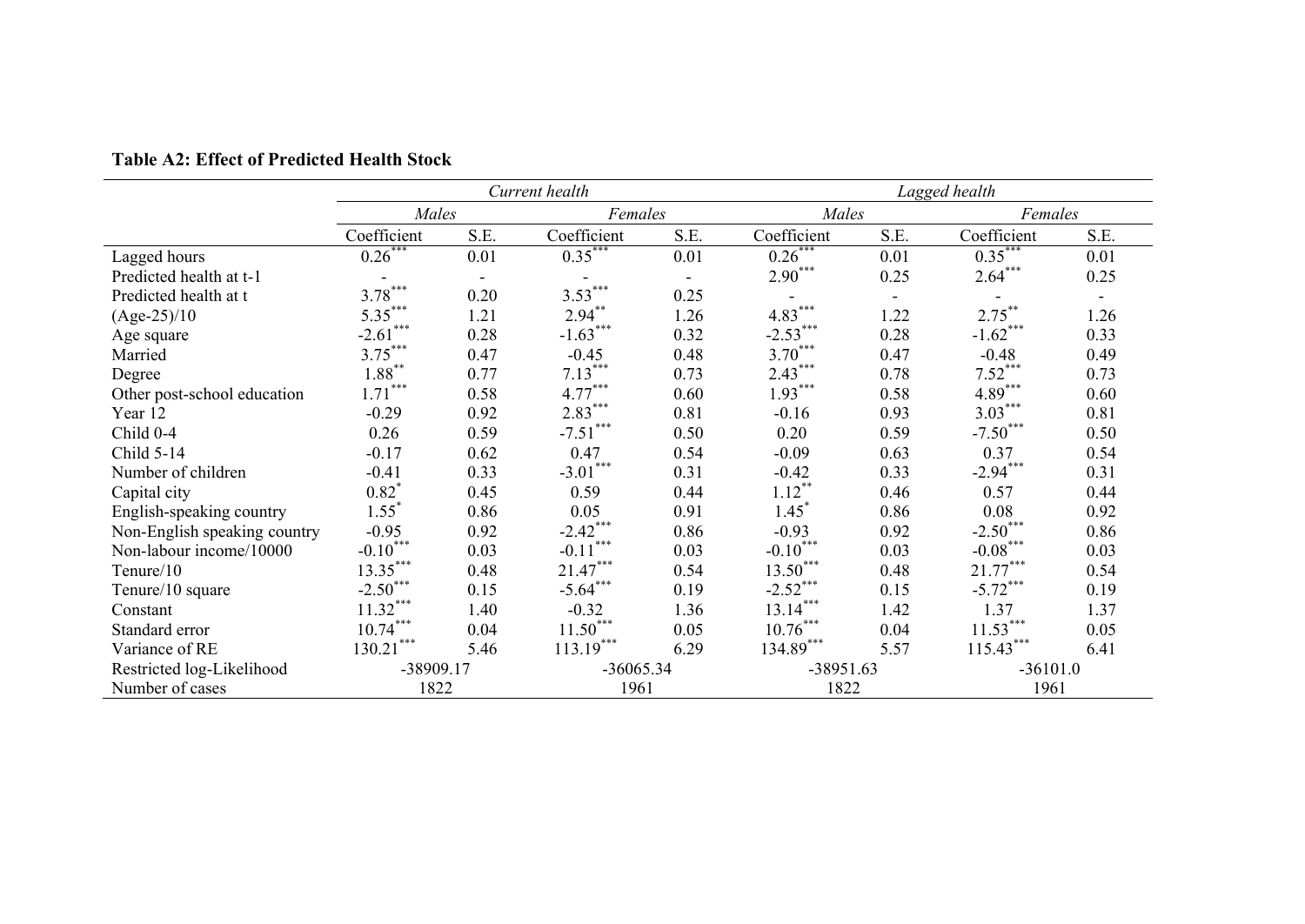|                              |             |      | Health shock   |         | Health transition      |                          |             |                          |
|------------------------------|-------------|------|----------------|---------|------------------------|--------------------------|-------------|--------------------------|
|                              | Males       |      |                | Females |                        | Males                    |             | Females                  |
|                              | Coefficient | S.E. | Coefficient    | S.E.    | Coefficient            | S.E.                     | Coefficient | S.E.                     |
| Lagged hours                 | $0.25***$   | 0.01 | $0.35***$      | 0.01    | $0.26***$              | 0.01                     | $0.35***$   | 0.01                     |
| Health shock                 | $-3.34***$  | 0.42 | $-3.13***$     | 0.59    |                        | $\overline{\phantom{a}}$ |             | $\overline{\phantom{a}}$ |
| Worse                        |             |      |                |         | $-2.50***$             | 0.40                     | $-1.90***$  | 0.45                     |
| Much worse                   |             |      |                |         | $-11.42***$            | 1.14                     | $-10.76***$ | 1.29                     |
| $(Age-25)/10$                | $3.84***$   | 1.19 | 1.90           | 1.27    | $4.09***$              | 1.19                     | 2.08        | 1.27                     |
| Age square                   | $-2.39***$  | 0.27 | ***<br>$-1.51$ | 0.33    | $-2.44***$             | 0.27                     | $-1.54***$  | 0.33                     |
| Married                      | $3.84***$   | 0.47 | $-0.28$        | 0.49    | $3.98***$              | 0.47                     | $-0.36$     | 0.49                     |
| Degree                       | $4.01***$   | 0.75 | $8.62***$      | 0.73    | $4.10***$              | 0.75                     | $8.54***$   | 0.73                     |
| Other post-school education  | $2.42***$   | 0.58 | $5.08***$      | 0.61    | $2.49***$              | 0.58                     | $4.94***$   | 0.60                     |
| Year 12                      | $-0.12$     | 0.91 | $3.42***$      | 0.83    | 0.10                   | 0.92                     | $3.46***$   | 0.82                     |
| Child 0-4                    | 0.34        | 0.58 | $-7.54***$     | 0.50    | 0.34                   | 0.58                     | $-7.43***$  | 0.50                     |
| Child 5-14                   | $-0.08$     | 0.63 | 0.44           | 0.54    | $-0.12$                | 0.63                     | 0.47        | 0.54                     |
| Number of children           | $-0.47$     | 0.33 | $-2.83***$     | 0.31    | $-0.44$                | 0.32                     | $-2.84***$  | 0.31                     |
| Capital city                 | $1.75***$   | 0.46 | 0.62           | 0.44    | $1.72***$              | 0.45                     | 0.64        | 0.44                     |
| English-speaking country     | $1.45^*$    | 0.85 | 0.29           | 0.92    | $1.44*$                | 0.86                     | 0.25        | 0.91                     |
| Non-English speaking country | $-0.90$     | 0.89 | $-3.32***$     | 0.88    | $-0.86$                | 0.89                     | $-3.24***$  | 0.88                     |
| Non-labour income/10000      | $-0.08***$  | 0.03 | $-0.06$ **     | 0.03    | $-0.08$ <sup>***</sup> | 0.03                     | $-0.06$ **  | 0.03                     |
| Tenure/10                    | $13.75***$  | 0.48 | $22.14***$     | 0.54    | $13.74***$             | 0.48                     | $21.98***$  | 0.54                     |
| Tenure/10 square             | $-2.54***$  | 0.15 | $-5.81***$     | 0.19    | $-2.56***$             | 0.15                     | $-5.75***$  | 0.19                     |
| Constant                     | $18.62***$  | 1.33 | $7.01***$      | 1.32    | $18.17***$             | 1.32                     | $6.97***$   | 1.32                     |
| Standard error               | $10.72***$  | 0.04 | $11.514***$    | 0.05    | $10.72***$             | 0.04                     | $11.50***$  | 0.05                     |
| Variance of RE               | $149.67***$ | 5.71 | $121.68^{***}$ | 6.64    | $145.88***$            | 5.66                     | $119.89***$ | 6.58                     |
| Restricted log-Likelihood    | -38980.41   |      | $-36129.46$    |         | -38965.29              |                          | $-36112.20$ |                          |
| Number of cases              | 1822        |      | 1961           |         | 1822                   |                          | 1961        |                          |

**Table A3: The Effect of Health Shocks and Health Transitions**

Note: ","," refers to significance at 10%,5% and 1% respectively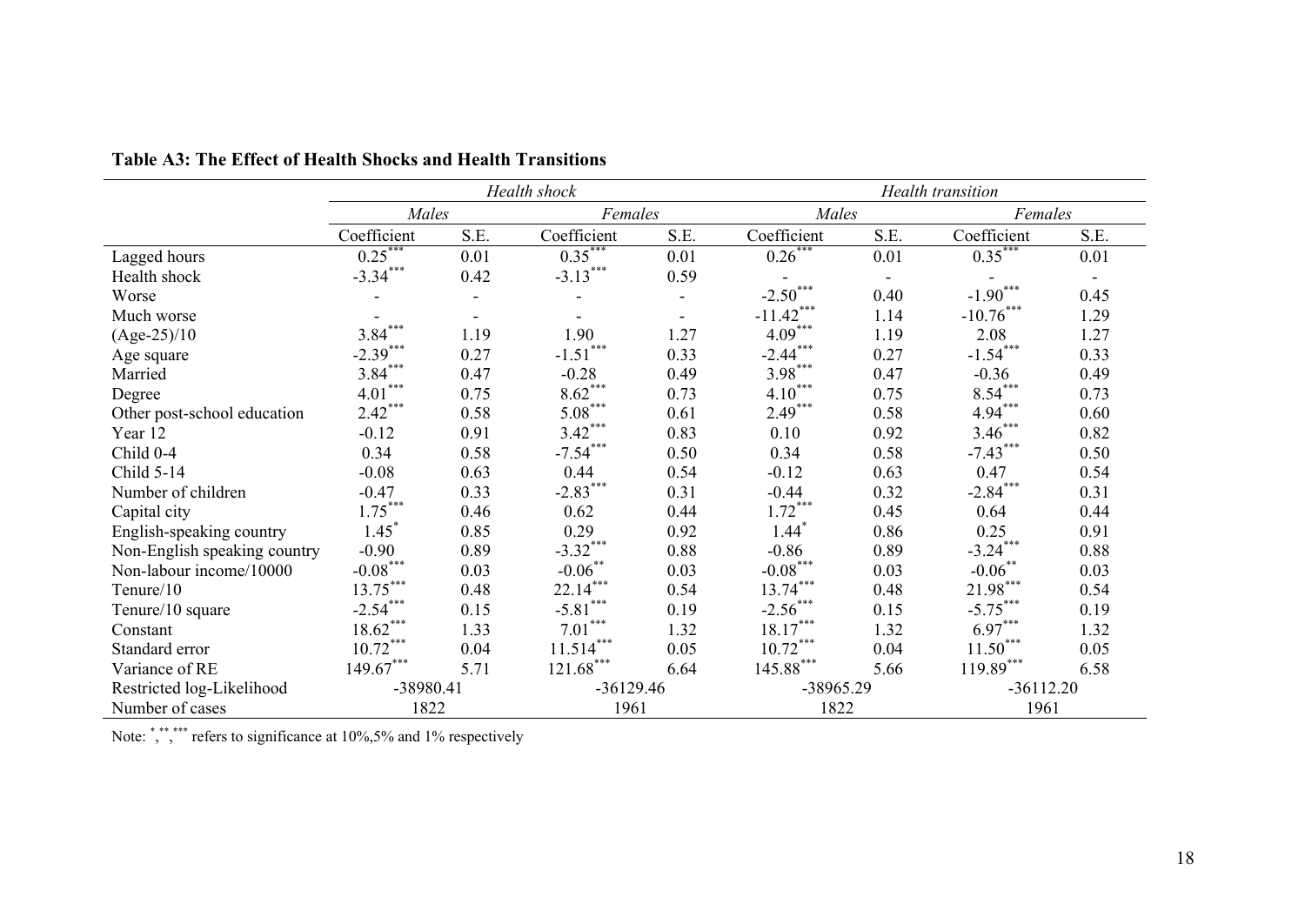|                              | Current health $+$ Health shock |                |             |         | Lagged health $+$ Health shock |                          |             |      |
|------------------------------|---------------------------------|----------------|-------------|---------|--------------------------------|--------------------------|-------------|------|
|                              | Males                           |                |             | Females |                                | Males                    | Females     |      |
|                              | Coefficient                     | S.E.           | Coefficient | S.E.    | Coefficient                    | S.E.                     | Coefficient | S.E. |
| Lagged hours                 | $0.26$ **                       | 0.01           | $0.35***$   | 0.01    | $0.26$ <sup>***</sup>          | 0.01                     | $0.35***$   | 0.01 |
| Health shock                 | $-2.16***$                      | 0.45           | $-1.67***$  | 0.61    | $-3.13***$                     | 0.42                     | $-2.74***$  | 0.59 |
| Predicted health at t-1      |                                 | $\blacksquare$ |             |         | $2.81***$                      | 0.25                     | $2.54***$   | 0.25 |
| Predicted health at t        | $3.55***$                       | 0.21           | $3.36***$   | 0.26    | $\overline{\phantom{a}}$       | $\overline{\phantom{a}}$ |             |      |
| $(Age-25)/10$                | $5.29***$                       | 1.20           | $2.86$ **   | 1.26    | ***<br>$4.84^{\degree}$        | 1.21                     | $2.67***$   | 1.26 |
| Age square                   | $-2.60$ ***                     | 0.27           | $-1.61$ *** | 0.32    | $-2.53***$                     | 0.28                     | $-1.59***$  | 0.33 |
| Married                      | $3.68***$                       | 0.47           | $-0.45$     | 0.49    | $3.59***$                      | 0.47                     | $-0.47$     | 0.49 |
| Degree                       | $1.96***$                       | 0.77           | $7.21$ ***  | 0.73    | $2.41***$                      | 0.78                     | $7.57***$   | 0.73 |
| Other post-school education  | $1.71***$                       | 0.58           | $4.80***$   | 0.60    | $1.86***$                      | 0.58                     | $4.93***$   | 0.60 |
| Year 12                      | $-0.30$                         | 0.92           | $2.87***$   | 0.81    | $-0.26$                        | 0.92                     | $3.05***$   | 0.81 |
| Child 0-4                    | 0.25                            | 0.59           | $-7.54***$  | 0.50    | 0.20                           | 0.59                     | $-7.56***$  | 0.50 |
| Child 5-14                   | $-0.14$                         | 0.62           | 0.45        | 0.54    | $-0.07$                        | 0.62                     | 0.34        | 0.54 |
| Number of children           | $-0.43$                         | 0.33           | $-3.01***$  | 0.31    | $-0.46$                        | 0.33                     | $-2.93***$  | 0.31 |
| Capital city                 | $0.85*$                         | 0.45           | 0.58        | 0.44    | $1.12***$                      | 0.46                     | 0.53        | 0.44 |
| English-speaking country     | $1.48$ <sup>*</sup>             | 0.85           | 0.05        | 0.91    | 1.37                           | 0.86                     | 0.10        | 0.92 |
| Non-English speaking country | $-0.93$                         | 0.92           | $-2.50***$  | 0.86    | $-0.89$                        | 0.92                     | $-2.58$ *** | 0.86 |
| Non-labour income/10000      | $-0.10$ ***                     | 0.03           | $-0.11***$  | 0.03    | $-0.10***$                     | 0.03                     | $-0.08***$  | 0.03 |
| Tenure/10                    | $13.28***$                      | 0.48           | $21.47***$  | 0.54    | $13.38***$                     | 0.48                     | $21.74***$  | 0.54 |
| Tenure/10 square             | $-2.48***$                      | 0.15           | $-5.64***$  | 0.19    | $-2.48***$                     | 0.15                     | $-5.71***$  | 0.19 |
| Constant                     | $12.00***$                      | 1.40           | 0.15        | 1.37    | $13.70***$                     | 1.41                     | 1.80        | 1.38 |
| Standard error               | $10.72***$                      | 0.04           | $11.50***$  | 0.05    | $10.74***$                     | 0.04                     | $11.52***$  | 0.05 |
| Variance of RE               | $131.50***$                     | 5.47           | $113.23***$ | 6.29    | $135.77***$                    | 5.54                     | $115.25***$ | 6.39 |
| Restricted log-Likelihood    | -38895.87                       |                | $-36054.55$ |         | $-38931.03$                    |                          | $-36090.64$ |      |
| Number of cases              | 1822                            |                | 1961        |         | 1822                           |                          | 1961        |      |

**Table A4: The Effect of Health Shock Conditional on Predicted Health Stock**

Note: ","," refers to significance at 10%,5% and 1% respectively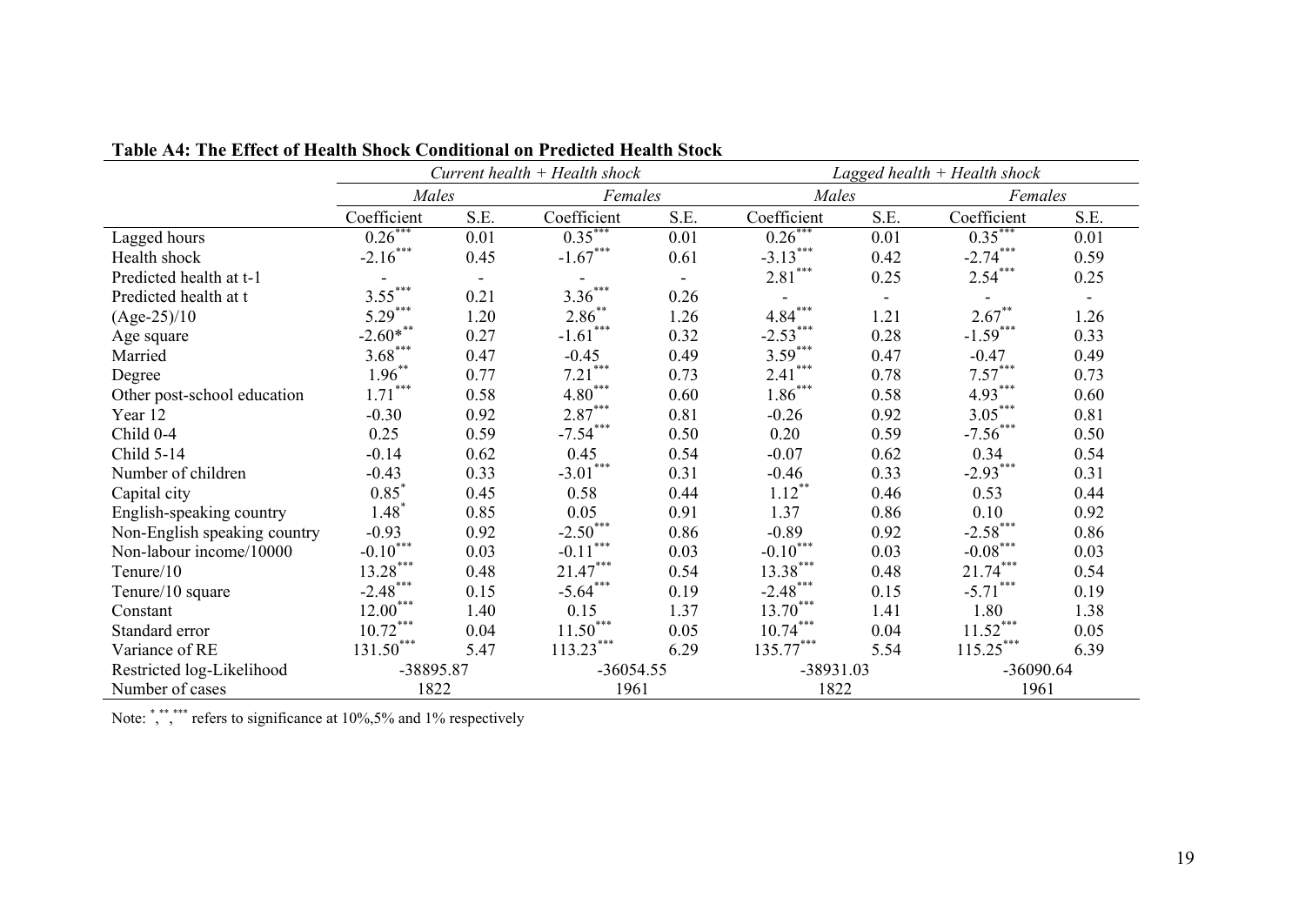|                              |                     |                          | Current health $+$ Health transition |         | Lagged health $+$ Health transition |                          |             |         |
|------------------------------|---------------------|--------------------------|--------------------------------------|---------|-------------------------------------|--------------------------|-------------|---------|
|                              | Males               |                          |                                      | Females |                                     | Males                    |             | Females |
|                              | Coefficient         | S.E.                     | Coefficient                          | S.E.    | Coefficient                         | S.E.                     | Coefficient | S.E.    |
| Lagged hours                 | $0.26***$           | 0.01                     | $0.35***$                            | 0.01    | $0.26***$                           | 0.01                     | $0.35***$   | 0.01    |
| Worse                        | $-1.18***$          | 0.43                     | $-0.52$                              | 0.48    | $-2.28***$                          | 0.40                     | $-1.60***$  | 0.46    |
| Much worse                   | $-7.63***$          | 1.19                     | $-7.19***$                           | 1.38    | $-11.27***$                         | 1.14                     | $-10.51***$ | 1.29    |
| Predicted health at t-1      |                     | $\overline{\phantom{a}}$ |                                      |         | $2.80***$                           | 0.25                     | $2.53***$   | 0.26    |
| Predicted health at t        | $3.36***$           | 0.22                     | $3.18***$                            | 0.27    |                                     | $\overline{\phantom{a}}$ |             |         |
| $(Age-25)/10$                | $5.33***$           | 1.21                     | $2.85***$                            | 1.26    | $5.05***$                           | 1.20                     | $2.78***$   | 1.26    |
| Age square                   | $-2.60***$          | 0.27                     | $-1.60***$                           | 0.32    | $-2.56***$                          | 0.27                     | $-1.60***$  | 0.32    |
| Married                      | $3.75***$           | 0.47                     | $-0.47$                              | 0.48    | $3.70***$                           | 0.47                     | $-0.54$     | 0.49    |
| Degree                       | $2.14***$           | 0.77                     | $7.24***$                            | 0.72    | $2.55***$                           | 0.78                     | $7.52***$   | 0.72    |
| Other post-sch               | $1.78***$           | 0.58                     | $4.76***$                            | 0.60    | $1.90***$                           | 0.58                     | $4.84***$   | 0.60    |
| Year 12                      | $-0.29$             | 0.93                     | $2.93***$                            | 0.81    | $-0.23$                             | 0.93                     | $3.10***$   | 0.81    |
| Child 0-4                    | 0.28                | 0.59                     | $-7.48***$                           | 0.50    | 0.25                                | 0.59                     | $-7.46***$  | 0.50    |
| Child 5-14                   | $-0.16$             | 0.62                     | 0.47                                 | 0.54    | $-0.11$                             | 0.62                     | 0.37        | 0.54    |
| Number of children           | $-0.43$             | 0.33                     | $-3.00***$                           | 0.31    | $-0.47$                             | 0.32                     | $-2.94***$  | 0.31    |
| Capital city                 | $0.86*$             | 0.45                     | 0.59                                 | 0.44    | $1.03***$                           | 0.45                     | 0.56        | 0.44    |
| English-speaking country     | $1.49$ <sup>*</sup> | 0.86                     | 0.05                                 | 0.91    | 1.37                                | 0.87                     | 0.09        | 0.92    |
| Non-English speaking country | $-0.91$             | 0.92                     | $-2.50***$                           | 0.86    | $-0.86$                             | 0.91                     | $-2.52***$  | 0.86    |
| Non-labour income/10000      | $-0.10***$          | 0.03                     | $-0.10***$                           | 0.03    | $-0.10***$                          | 0.03                     | $-0.08***$  | 0.03    |
| Tenure/10                    | $13.31***$          | 0.48                     | $21.42***$                           | 0.54    | $13.37***$                          | 0.48                     | $21.60***$  | 0.54    |
| Tenure/10 square             | $-2.49***$          | 0.15                     | $-5.62$ ***                          | 0.19    | $-2.49***$                          | 0.15                     | $-5.66$ *** | 0.19    |
| Constant                     | $12.10***$          | 1.40                     | 0.46                                 | 1.37    | $13.40***$                          | 1.40                     | 1.81        | 1.38    |
| Standard error               | $10.72***$          | 0.04                     | $11.49***$                           | 0.05    | $10.73***$                          | 0.04                     | $11.50***$  | 0.05    |
| Variance of RE               | $130.54***$         | 5.47                     | $112.77***$                          | 6.30    | $133.24***$                         | 5.51                     | $114.43***$ | 6.36    |
| Restricted log-Likelihood    | -38895.87           |                          | -36054.5538                          |         | -38915.36                           |                          | $-36073.18$ |         |
| Number of cases              | 1822                |                          | 1961                                 |         | 1822                                |                          | 1961        |         |

**Table A5: The Effect of Health Transitions Conditional on Predicted Health Stock**

Note: ","," refers to significance at 10%,5% and 1% respectively